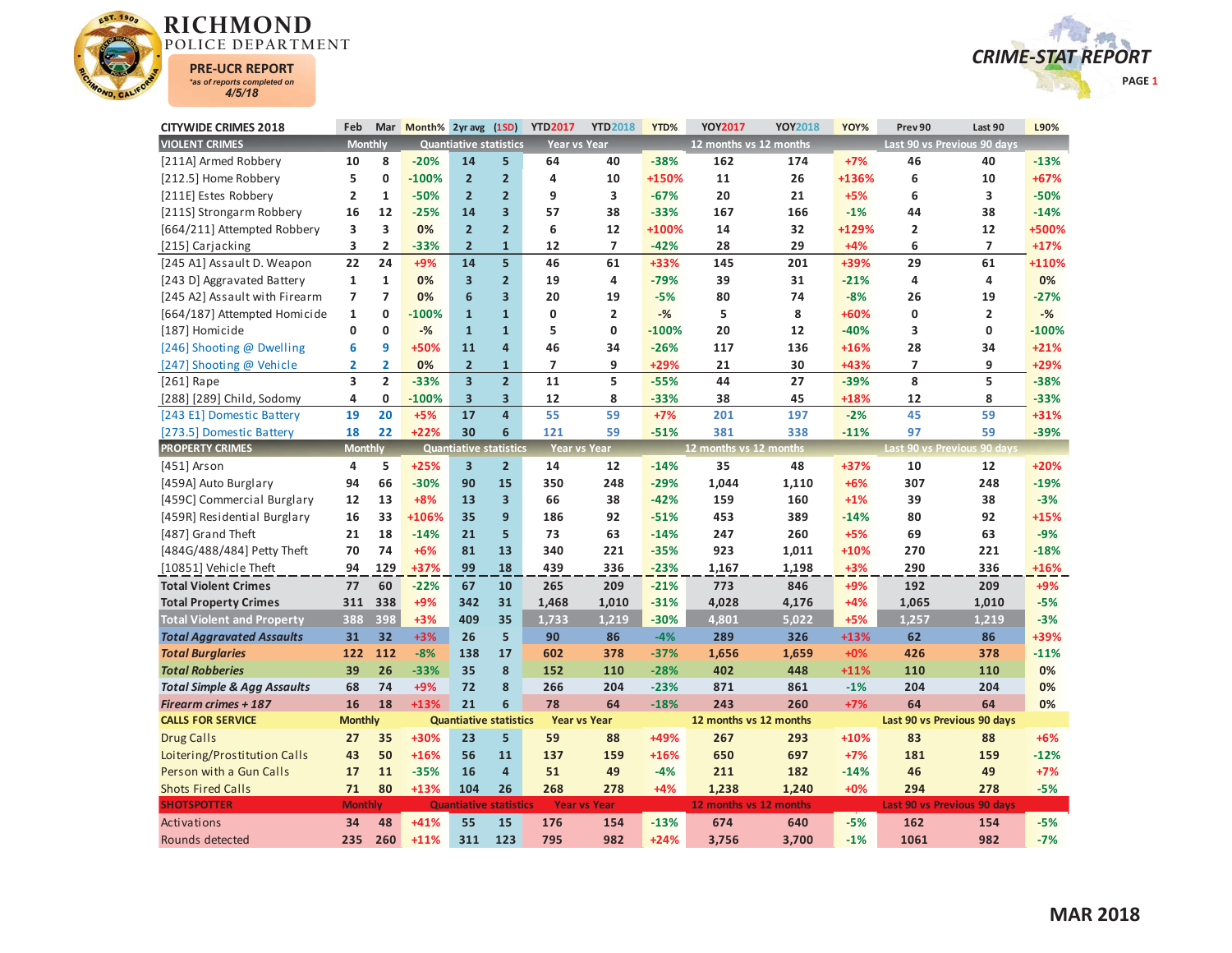



| <b>CITYWIDE CFS 2018</b>                                    | February | March   | <b>Month</b><br>Change | Average<br>per mo | Std Dev.<br>Value $(\pm)$ | <b>YTD2017</b>  | <b>YTD2018</b>  | <b>YTD</b><br>%  | <b>YOY2017</b> | <b>YOY2018</b> | YOY<br>% |
|-------------------------------------------------------------|----------|---------|------------------------|-------------------|---------------------------|-----------------|-----------------|------------------|----------------|----------------|----------|
| <b>COMMUNICATIONS</b>                                       |          |         |                        |                   |                           |                 |                 |                  |                |                |          |
| 911 Calls                                                   | 1,695    | 1,924   | $+14%$                 | 2,020             | 147                       | 5,941           | 5,407           | $-9%$            | 24,101         | 24,380         | $+1%$    |
| Other Incoming Calls                                        | 5,402    | 5,744   | $+6%$                  | 6,034             | 501                       | 18,364          | 16,488          | $-10%$           | 75,650         | 69,160         | $-9%$    |
| <b>Total Calls</b>                                          | 7,097    | 7,668   | $+8%$                  | 8,054             | 594                       | 24,305          | 21,895          | $-10%$           | 99,751         | 93,540         | $-6%$    |
| Calls Routed to Patrol                                      | 4,747    | 5,214   | $+10%$                 | 5,424             | 318                       | 15,767          | 14,732          | $-7%$            | 66,546         | 63,623         | $-4%$    |
| Officer-Initiated Calls                                     | 2,350    | 2,454   | $+4%$                  | 2,630             | 348                       | 8,538           | 7,163           | $-16%$           | 33,205         | 29,917         | $-10%$   |
| <b>Total Patrol Calls</b>                                   | 7,097    | 7,668   | $+8%$                  | 8,054             | 594                       | 24,305          | 21,895          | $-10%$           | 99,751         | 93,540         | $-6%$    |
| % Officer-Initiated Calls                                   | 33%      | 32%     | $-3%$                  | 33%               | 3%                        | 35%             | 33%             | $-7%$            | 33%            | 32%            | $-1%$    |
| <b>CALL VOLUME</b>                                          |          |         |                        |                   |                           |                 |                 |                  |                |                |          |
| Priority 1 (P1)                                             | 156      | 153     | $-2%$                  | 159               | 14                        | 451             | 461             | $+2%$            | 1,861          | 1,945          | $+5%$    |
| Priority 2 (P2)                                             | 2,170    | 2,487   | $+15%$                 | 2,583             | 215                       | 7,607           | 6,853           | $-10%$           | 31,789         | 30,210         | $-5%$    |
| Priority 3 (P3)                                             | 2,171    | 2,093   | $-4%$                  | 2,430             | 206                       | 7,382           | 6,338           | $-14%$           | 30,592         | 27,735         | $-9%$    |
| <b>AVERAGE OF MEDIAN RESPONSE TIME (in minutes:seconds)</b> |          |         |                        |                   |                           |                 |                 |                  |                |                |          |
| P1 Median Reponse Time                                      | 06:40    | 06:41   | $+0%$                  | 06:12             | 00:27                     | 05:51           | 06:11           | $+6%$            | 06:00          | 06:23          | $+6%$    |
| P2 Median Response Time                                     | 12:22    | 12:58   | $+5%$                  | 11:50             | 00:57                     | 11:11           | 12:31           | $+12%$           | 11:03          | 12:37          | $+14%$   |
| P3 Median Response Time                                     | 11:07    | 14:31   | $+31%$                 | 09:23             | 02:52                     | 06:47           | 11:49           | $+74%$           | 07:16          | 11:29          | +58%     |
| <b>Crime Rate by Population</b>                             | February | March   | Change                 |                   |                           | <b>YTD 2017</b> | <b>YTD 2018</b> | YTD <sub>%</sub> | <b>YoY 17</b>  | <b>YoY 18</b>  | YoY %    |
| Population size                                             | 110,000  | 110,000 |                        |                   |                           | 110,000         | 110,000         | $\overline{a}$   | 110,000        | 110,000        |          |
| Violent Crime per Capita                                    | 70.00    | 54.55   | $-22%$                 |                   |                           | 240.9           | 190.0           | $-21%$           | 702.7          | 769.1          | $+9%$    |
| <b>Property Crime per Capita</b>                            | 282.7    | 307.3   | $+9%$                  |                   |                           | 1334.5          | 918.2           | $-31%$           | 3661.8         | 3796.4         | $+4%$    |
| Richmond Crime Rate per Capita                              | 352.7    | 361.8   | $+3%$                  |                   |                           | 1575.5          | 1108.2          | $-30%$           | 4364.5         | 4565.5         | $+5%$    |
| Assaults per Capita                                         | 28.2     | 29.1    | $+3%$                  |                   |                           | 81.8            | 78.2            | $-4%$            | 262.7          | 296.4          | $+13%$   |
| Burglary per Capita                                         | 110.9    | 101.8   | $-8%$                  |                   |                           | 547.3           | 343.6           | $-37%$           | 1505.5         | 1508.2         | $+0%$    |
| Robbery per Capita                                          | 35.5     | 23.6    | $-33%$                 |                   |                           | 138.2           | 100.0           | $-28%$           | 365.5          | 407.3          | $+11%$   |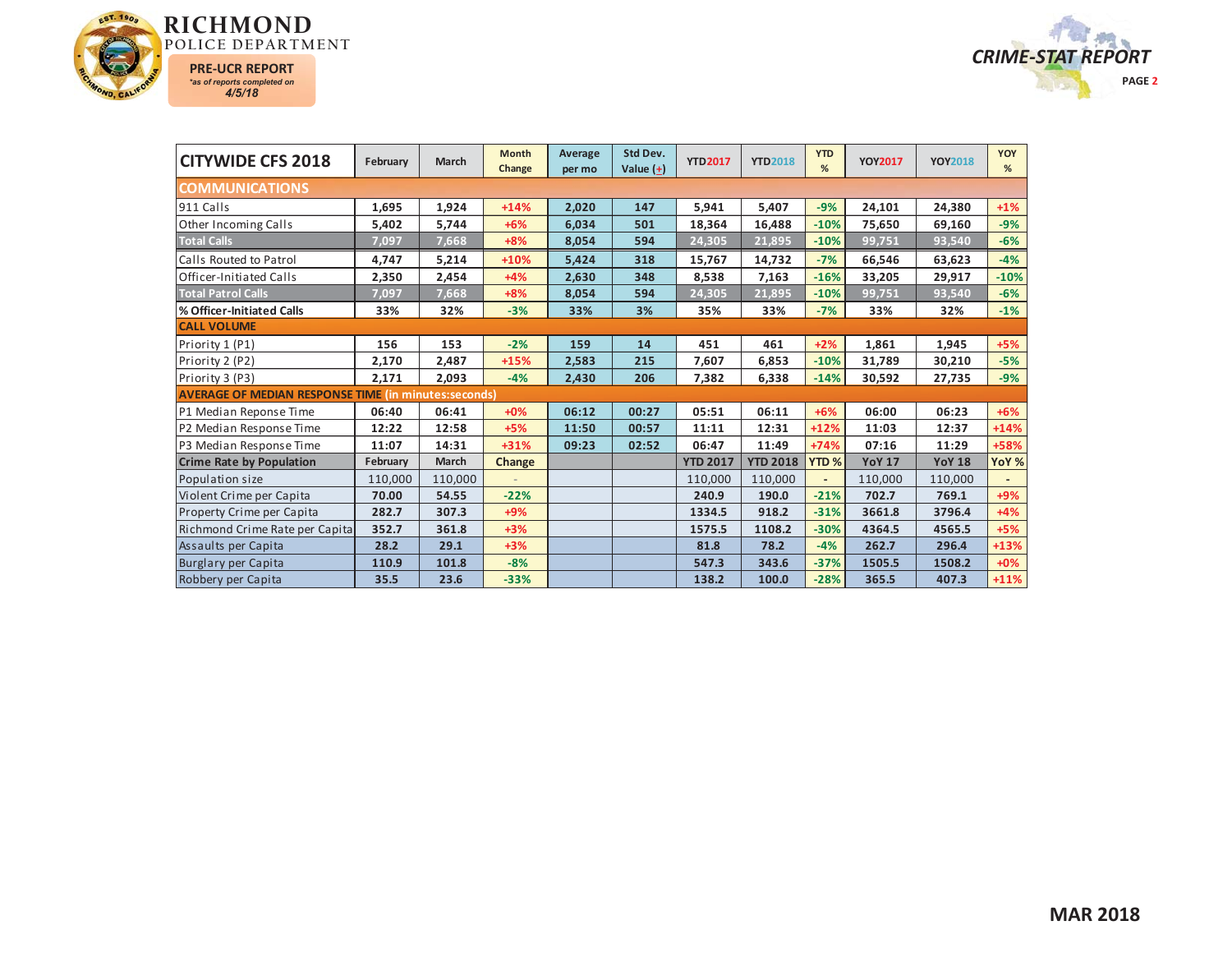



*Percentage Change Citywide — Total Violent and Property Crime*



YTD — Compares the current year to date in 2018 compared to last year in 2017  $\,$  \*YoY — Compares the most recent 12 months with the preceding 12 months



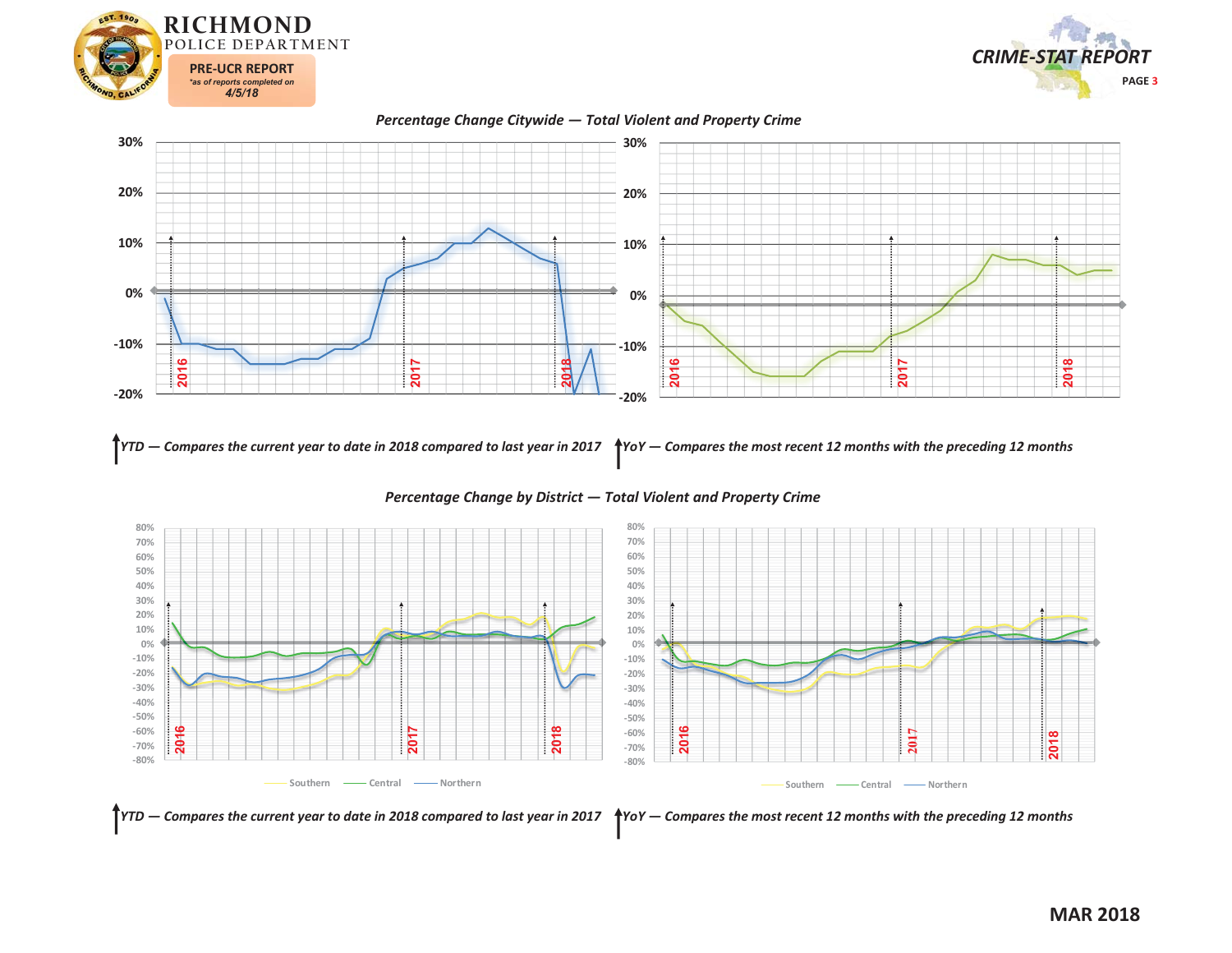

Rounds Detected



| <b>SOUTHERN PART 1 CRIMES</b>     |                |                         |                         |                | Jan Feb Mar Apr May Jun Jul                    |                |                |                         | Aug Sep Oct Nov Dec |                |                         |                 | Month<br>%                    | 2 year<br>avg  | <b>SD</b><br>(1SD)      |                     | YTD2017 YTD2018     | <b>YTD</b><br>% |                        | YOY2017 YOY2018         | YOY<br>% | Last 90<br><b>Previous Current</b> | Last 90                 | L90<br>% |
|-----------------------------------|----------------|-------------------------|-------------------------|----------------|------------------------------------------------|----------------|----------------|-------------------------|---------------------|----------------|-------------------------|-----------------|-------------------------------|----------------|-------------------------|---------------------|---------------------|-----------------|------------------------|-------------------------|----------|------------------------------------|-------------------------|----------|
| <b>VIOLENT CRIMES</b>             |                |                         |                         |                |                                                | <b>Monthly</b> |                |                         |                     |                |                         |                 | <b>Quantiative statistics</b> |                |                         |                     | <b>Year vs Year</b> |                 | 12 months vs 12 months |                         |          |                                    | Last 90 days            |          |
| [211A] Armed Robbery              | 6              | 3                       | 4                       | $\overline{2}$ | $\mathbf{1}$                                   | 9              | g              | 5                       |                     | 5              | 4                       |                 | +33%                          | 4              | $\overline{2}$          | 7                   | 13                  | +86%            | 40                     | 53                      | +33%     | 13                                 | 13                      | 0%       |
| [212.5] Home Robbery              | $\overline{2}$ | $\mathbf 0$             | $\mathbf{0}$            | 1              | $\Omega$                                       | 1              | $\Omega$       | $\overline{2}$          | $\Omega$            | n              | $\overline{1}$          | $\Omega$        | $-%$                          | 0              | $\mathbf{1}$            | 0                   | $\overline{2}$      | $-%$            | 0                      | $\overline{7}$          | $-$ %    | $\mathbf{1}$                       | $\overline{\mathbf{2}}$ | +100%    |
| [211E] Estes Robbery              | $\mathbf{0}$   | $\mathbf 0$             | $\mathbf{0}$            | $\mathbf{1}$   | $\mathbf{1}$                                   | Ω              | Ω              | n                       | O                   | $\mathbf{0}$   | $\bf{0}$                | $\mathbf{1}$    | $-%$                          | 1              | $\mathbf{1}$            | 1                   | 0                   | $-100%$         | 10                     | 3                       | $-70%$   | 1                                  | $\mathbf 0$             | $-100%$  |
| [211S] Strongarm Robbery          | 4              | 6                       | $\overline{2}$          | 6              | 1                                              | 3              | $\overline{2}$ |                         |                     | 1              | $\overline{a}$          | Δ               | $-67%$                        | 4              | $\overline{2}$          | 18                  | 12                  | $-33%$          | 49                     | 36                      | $-27%$   | 9                                  | 12                      | +33%     |
| [664/211] Attempted Robbery       | $\mathbf{1}$   | $\mathbf{1}$            | $\overline{2}$          | $\bf{0}$       | $\mathbf{1}$                                   |                |                |                         |                     | $\mathbf{0}$   | $\bf{0}$                | $\overline{0}$  | +100%                         | $\mathbf 0$    | $\mathbf{1}$            | 0                   | 4                   | $-%$            | $\mathbf{2}$           | 8                       | +300%    | 0                                  | 4                       | $-%$     |
| [215] Carjacking                  | $\mathbf{1}$   | $\mathbf{1}$            | $\bf{0}$                | $\overline{2}$ | $\Omega$                                       |                |                |                         |                     |                | $\bf{0}$                | $\overline{2}$  | $-100%$                       | $\mathbf{1}$   | $\mathbf{1}$            | 1                   | 2                   | +100%           | 6                      | 9                       | +50%     | $\overline{2}$                     | $\overline{2}$          | 0%       |
| [245 A1] Assault D. Weapon        | 4              | 8                       | 6                       | 6              | 8                                              | 3              | 11             | 8                       |                     | 3              | $\overline{a}$          | $6\overline{6}$ | $-25%$                        | 5              | $\overline{2}$          | 14                  | 18                  | +29%            | 42                     | 72                      | $+71%$   | 13                                 | 18                      | +38%     |
| [243 D] Aggravated Battery        | $\mathbf{0}$   | $\bf{0}$                | $\mathbf{0}$            | $\mathbf{0}$   | $\Omega$                                       |                |                | $\overline{2}$          | $\overline{2}$      | $\overline{2}$ | $\Omega$                | n               | $-%$                          | $\mathbf{1}$   | $\mathbf{1}$            | 9                   | 0                   | $-100%$         | 12                     | 8                       | $-33%$   | $\overline{2}$                     | $\mathbf 0$             | $-100%$  |
| [245 A2] Assault with Firearm     | $\mathbf 0$    | $\overline{2}$          | $\overline{2}$          | 1              | $\overline{2}$                                 |                |                |                         |                     | $\overline{2}$ | 4                       | $\mathbf{0}$    | 0%                            | $\overline{2}$ | $\mathbf{1}$            | 4                   | 4                   | 0%              | 26                     | 17                      | $-35%$   | 6                                  | 4                       | $-33%$   |
| [664/187] Attempted Homicide      | $\mathbf{1}$   | $\bf{0}$                | $\bf{0}$                | $\mathbf{0}$   | $\Omega$                                       |                |                |                         |                     | $\overline{0}$ | $\bf{0}$                | $\overline{0}$  | $-%$                          | 0              | $\mathbf 0$             | 0                   | 1                   | $-%$            | $\mathbf{1}$           | 4                       | +300%    | 0                                  | 1                       | $-%$     |
| [187] Homicide                    | $\Omega$       | $\Omega$                | $\mathbf{0}$            | $\mathbf{0}$   | $\mathbf{1}$                                   | O              | $\Omega$       | $\overline{\mathbf{3}}$ |                     | n              | $\Omega$                | $\Omega$        | $-%$                          | $\mathbf{1}$   | $\mathbf{1}$            | 1                   | 0                   | $-100%$         | 8                      | 4                       | $-50%$   | O                                  | 0                       | $-%$     |
| [246] Shooting @ Dwelling         | 5              | $\overline{a}$          | $\overline{\mathbf{3}}$ | 4              | $\overline{2}$                                 |                |                |                         |                     |                | $\overline{a}$          | 1               | $-25%$                        | 3              | $\overline{2}$          | 11                  | 12                  | $+9%$           | 35                     | 44                      | $+26%$   | 9                                  | 12                      | +33%     |
| [247] Shooting @ Vehicle          | $\overline{2}$ | $\mathbf 0$             | $\mathbf{1}$            | $\bf{0}$       | $\Omega$                                       |                |                |                         |                     | 0              | $\overline{2}$          | $\overline{1}$  | $-$ %                         | $\mathbf{1}$   | $\mathbf{1}$            | 4                   | 3                   | $-25%$          | 8                      | 11                      | +38%     | 3                                  | 3                       | 0%       |
| $[261]$ Rape                      | $\mathbf{0}$   | $\bf{0}$                | $\mathbf{0}$            | $\bf{0}$       | $\Omega$                                       |                | $\Omega$       |                         |                     |                | $\Omega$                | $\overline{0}$  | $-%$                          | $\mathbf{1}$   | $\mathbf{1}$            | 3                   | 0                   | $-100%$         | 11                     | $\overline{\mathbf{3}}$ | $-73%$   | 1                                  | 0                       | $-100%$  |
| [288] Lewd Acts on Child          | $\overline{2}$ | $\mathbf{1}$            | $\mathbf{0}$            | $\mathbf{0}$   | 3                                              | 3              |                |                         |                     | $\mathbf{0}$   | $\Omega$                | $\overline{1}$  | $-100%$                       | $\mathbf{1}$   | $\mathbf{1}$            | 3                   | 3                   | 0%              | 9                      | 11                      | $+22%$   | $\mathbf{1}$                       | 3                       | +200%    |
| [243 E1] Domestic Battery         | 11             | 9                       | 5                       | 9              | 6                                              | 5              | Δ              |                         | 13                  |                | Δ                       | 5               | $-44%$                        | 6              | $\overline{\mathbf{3}}$ | 17                  | 25                  | +47%            | 61                     | 85                      | +39%     | 16                                 | 25                      | +56%     |
| [273.5] Domestic Battery          | $\overline{2}$ | 11                      | 8                       | 14             | 11                                             | q              | 17             | 12                      | 14                  | 6              | 15                      | 8               | $-27%$                        | 10             | $\overline{a}$          | 30                  | 21                  | $-30%$          | 104                    | 127                     | $+22%$   | 29                                 | 21                      | $-28%$   |
| <b>PROPERTY CRIMES</b>            |                |                         |                         |                |                                                | <b>Monthly</b> |                |                         |                     |                |                         |                 | <b>Quantiative statistics</b> |                |                         | Year vs Year        |                     |                 | 12 months vs 12 months |                         |          | Last 90 days                       |                         |          |
| [451] Arson                       | $\mathbf{0}$   | $\mathbf{1}$            | $\overline{2}$          | $\Omega$       |                                                |                |                |                         |                     |                | $\mathbf{1}$            | $\mathbf{1}$    | +100%                         | $\mathbf{1}$   | $\mathbf{1}$            | 3                   | 3                   | 0%              | 8                      | 11                      | +38%     | 4                                  | 3                       | $-25%$   |
| [459A] Auto Burglary              | 26             | 43                      | 23                      | 20             | 41                                             | 39             | 43             | 46                      | 35                  | 32             | 26                      | 49              | $-47%$                        | 34             | 9                       | 116                 | 92                  | $-21%$          | 390                    | 423                     | $+8%$    | 107                                | 92                      | $-14%$   |
| [459C] Commercial Burglary        | 3              | $\overline{\mathbf{3}}$ | 4                       | 8              | 8                                              | 5              | 7              | $\overline{a}$          | 6                   | 5              | $\overline{\mathbf{3}}$ | 8               | +33%                          | 5              | $\overline{2}$          | 22                  | 10                  | $-55%$          | 60                     | 64                      | $+7%$    | 16                                 | 10                      | $-38%$   |
| [459R] Residential Burglary       | 17             | $\overline{7}$          | 13                      | 14             | 14                                             | 11             | 7              |                         | $\mathbf{8}$        | 8              | $\overline{7}$          | 11              | +86%                          | 9              | $\overline{a}$          | 41                  | 37                  | $-10%$          | 100                    | 124                     | $+24%$   | 26                                 | 37                      | +42%     |
| [487] Grand Theft                 | 6              | 11                      | $\overline{7}$          | 5              | 5                                              | 8              | 8              |                         |                     | 9              | 3                       | $\overline{7}$  | $-36%$                        | 6              | $\overline{2}$          | 16                  | 24                  | +50%            | 66                     | 84                      | $+27%$   | 19                                 | 24                      | $+26%$   |
| [484G/488/484] Petty Theft        | 22             | 21                      | 27                      | 15             | 29                                             | 26             | 34             | 24                      | 25                  | 29             | 22                      | 28              | $+29%$                        | 24             | 5                       | 78                  | 70                  | $-10%$          | 267                    | 302                     | $+13%$   | 79                                 | 70                      | $-11%$   |
| [10851] Vehicle Theft             | 34             | 32                      | 38                      | 30             | 31                                             | 31             | 20             | 33                      | 28                  | 32             | <b>19</b>               | 26              | $+19%$                        | 25             | $\overline{7}$          | 69                  | 104                 | $+51%$          | 251                    | 354                     | $+41%$   | 77                                 | 104                     | +35%     |
| <b>Total Violent Crimes</b>       | 21             |                         | 22 16                   | 19             | 18                                             | 26             | 25             | 25                      | 14                  | 14             | 17                      | 18              | $-27%$                        | 19             | $\overline{4}$          | 61                  | 59                  | $-3%$           | 216                    | 235                     | $+9%$    | 49                                 | 59                      | $+20%$   |
| <b>Total Property Crimes</b>      |                |                         |                         |                | 108 118 114 92 130 121 119 123 109 117 81 130  |                |                |                         |                     |                |                         |                 | $-3%$                         | 103            | 17                      | 345                 | 340                 | $-1%$           | 1,142                  | 1,362                   | +19%     | 328                                | 340                     | $+4%$    |
| <b>Total Violent and Property</b> |                |                         |                         |                | 129 140 130 111 148 147 144 148 123 131 98 148 |                |                |                         |                     |                |                         |                 | $-7%$                         | 122            | 19                      | 406                 | 399                 | $-2%$           | 1.358                  | 1,597                   | +18%     | 377                                | 399                     | $+6%$    |
| <b>Total Aggravated Assaults</b>  | 5.             | 10                      | 8                       | $\overline{7}$ | 11                                             | 6              | 14             | 16                      |                     | $\mathbf{z}$   | 8                       | 6               | $-20%$                        | 8              | 3                       | 28                  | 23                  | $-18%$          | 89                     | 105                     | $+18%$   | 21                                 | 23                      | $+10%$   |
| <b>Total Burglaries</b>           | 46             | 53                      | 40                      | 42             | 63                                             | 55             | 57             | 57                      | 49                  | 45             | 36                      | 68              | $-25%$                        | 48             | 11                      | 179                 | 139                 | $-22%$          | 550                    | 611                     | $+11%$   | 149                                | 139                     | $-7%$    |
| <b>Total Robberies</b>            | 14             | 11                      | 8                       | 12             | $\overline{4}$                                 | <b>16</b>      | 11             | 9                       | 5                   | 6              | 9                       | 11              | $-27%$                        | 9              | 3                       | 27                  | 33                  | $+22%$          | 107                    | 116                     | $+8%$    | 26                                 | 33                      | $+27%$   |
|                                   |                |                         |                         |                |                                                |                |                |                         |                     |                |                         |                 |                               |                |                         |                     |                     |                 |                        |                         |          |                                    |                         |          |
| <b>CALLS FOR SERVICE</b>          |                |                         |                         |                |                                                | <b>Monthly</b> |                |                         |                     |                |                         |                 | <b>Quantiative statistics</b> |                |                         | <b>Year vs Year</b> |                     |                 | 12 months vs 12 months |                         |          |                                    | Last 90 days            |          |
| Drugs                             | 8              | 6                       | 4                       | 7              |                                                |                |                |                         |                     | 14             | 5                       | 5               | $-33%$                        | 6              | 3                       | 14                  | 18                  | +29%            | 72                     | 70                      | $-3%$    | 24                                 | 18                      | $-25%$   |
| Loitering 647B                    | 13             | 9                       | 8                       | 11             | 24                                             | 26             | 21             | 20                      | 20                  | 18             | 22                      | 9               | $-11%$                        | 18             | 6                       | 42                  | 30                  | $-29%$          | 240                    | 201                     | $-16%$   | 49                                 | 30                      | $-39%$   |
| Person with gun                   | 9              | 6                       | $\overline{2}$          | 6              | $\overline{7}$                                 | 5              | 5              | $\mathbf{1}$            | 8                   | $\overline{0}$ | 8                       | $\overline{2}$  | $-67%$                        | 5              | $\overline{2}$          | 12                  | 17                  | +42%            | 50                     | 59                      | +18%     | 10                                 | 17                      | +70%     |
| Shooting                          | 39             | 20                      | 22 <sub>2</sub>         | 25             | 30                                             | 33             | 47             |                         | 32 26 28 29         |                |                         | 23              | $+10%$                        | 32             | 11                      | 94                  | 81                  | $-14%$          | 405                    | 354                     | $-13%$   | 80                                 | 81                      | $+1%$    |
| <b>SHOTSPOTTER</b>                |                |                         |                         |                |                                                | <b>Monthly</b> |                |                         |                     |                |                         |                 | <b>Quantiative statistics</b> |                |                         | <b>Year vs Year</b> |                     |                 | 12 months vs 12 months |                         |          |                                    | <b>Last 90 days</b>     |          |
| Activations                       |                | 24 14 15                |                         |                | 22 19                                          | 18             |                | 23 17 7 15 16           |                     |                |                         | 23              | $+7%$                         | 20             | q                       | 60                  | 38                  | $-37%$          | 261                    | 213                     | $-18%$   | 54                                 | 53                      | $-2%$    |

**163 50 75 128 70 101 141 74 62 65 72 214 +50%**

**111 76 368 213 -42% 1,448 1,215 -16% 351 288 -18%**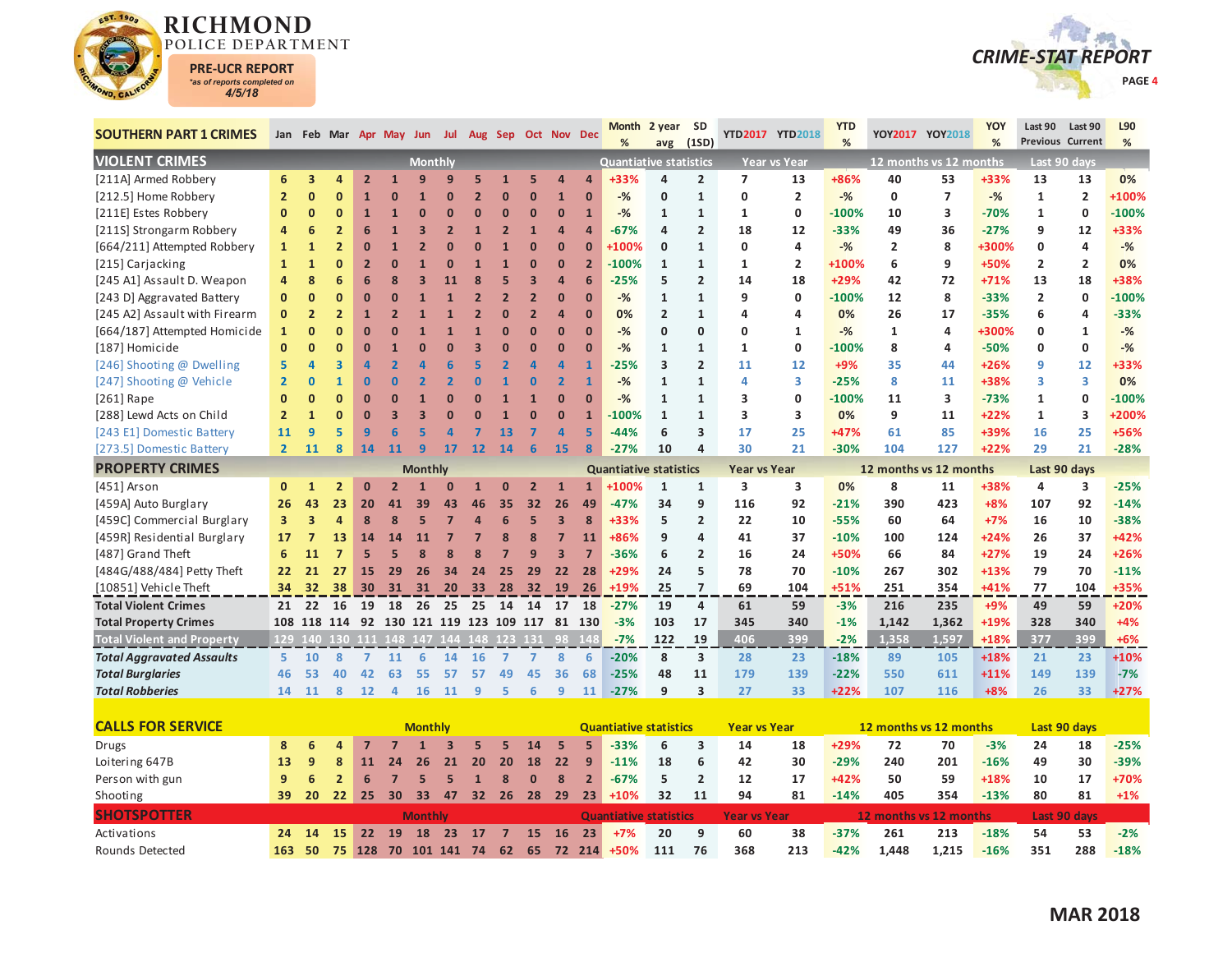



| <b>BEAT 1 SOUTHERN</b>            |                | Feb Mar        | $+/-$          | MON %   |                | YoY17 YoY18    | $+/-$ % |              | $L90P$   L90N | $+/-$ % |
|-----------------------------------|----------------|----------------|----------------|---------|----------------|----------------|---------|--------------|---------------|---------|
| <b>Violent Crimes</b>             |                |                |                |         |                | YOY 2017-2018  |         |              | LAST90DAYS    |         |
| Robbery 211A Armed                | 1              | $\overline{2}$ | 1              | +100%   | 13             | 7              | $-46%$  | 2            | 2             | 0%      |
| Robbery 212.5 Home                | 0              | 0              | $\bf{0}$       | $-%$    | 0              | 0              | $-$ %   | 0            | 0             | $-$ %   |
| Robbery 211E Estes                | 0              | 0              | 0              | $-%$    | 0              | 2              | $-%$    | 0            | 1             | $-$ %   |
| Robbery 211S Strongarm            | 0              | 1              | 1              | $-%$    | 11             | 10             | $-9%$   | 2            | 2             | 0%      |
| Robbery 664/211 Attempt           | 0              | 0              | 0              | $-%$    | 0              | 0              | $-%$    | 0            | 0             | $-%$    |
| Carjacking 215                    | $\mathbf 1$    | 0              | $-1$           | $-100%$ | 4              | 4              | 0%      | $\mathbf{1}$ | $\mathbf{1}$  | 0%      |
| Assault DW 245 A1                 | $\overline{2}$ | 0              | $-2$           | $-100%$ | 9              | 10             | $+11%$  | $\mathbf{1}$ | 4             | +300%   |
| Aggravated Battery 243 D          | 0              | $\mathbf 0$    | $\mathbf 0$    | $-$ %   | 4              | 2              | $-50%$  | 0            | 0             | $-$ %   |
| Assault Firearm 245 A2            | 0              | 0              | 0              | $-%$    | 5              | 3              | $-40%$  | 1            | 0             | $-100%$ |
| Attempt Homicide 664/187          | 0              | 0              | 0              | $-$ %   | 0              | $\mathbf{1}$   | $-%$    | 0            | $\mathbf{1}$  | $-$ %   |
| Homicide 187                      | 0              | 0              | 0              | $-%$    | 2              | 0              | $-100%$ | 0            | 0             | $-$ %   |
| Shooting @ Dwelling 246           | 0              | 0              | 0              | $-%$    | 7              | 5              | $-29%$  | 2            | 0             | $-100%$ |
| Shooting @ Vehicle 247            | 0              | $\mathbf{1}$   | $\mathbf{1}$   | $-$ %   | 0              | $\overline{2}$ | $-%$    | $\mathbf{1}$ | $\mathbf{1}$  | 0%      |
| Rape 261                          | 0              | 0              | 0              | $-%$    | 5              | 0              | $-100%$ | 0            | 0             | $-%$    |
| Child, Sodomy 288 289             | $\mathbf 1$    | 0              | $^{\rm -1}$    | $-100%$ | 1              | 5              | +400%   | $\mathbf{1}$ | 1             | 0%      |
| Battery 243 E1                    | $\overline{2}$ | 0              | $-2$           | $-100%$ | 11             | 11             | 0%      | 5            | 3             | $-40%$  |
| Battery 273.5                     | 0              | 1              | $\mathbf{1}$   | $-%$    | 14             | 22             | +57%    | 5            | 2             | $-60%$  |
| <b>Property Crimes</b>            |                |                |                |         |                | YOY 2017-2018  |         |              | LAST90DAYS    |         |
| Arson 451                         | 1              | 0              | $-1$           | $-100%$ | $\overline{2}$ | 3              | +50%    | 1            | 1             | 0%      |
| Auto Burglary 459 A               | 3              | 9              | 6              | +200%   | 78             | 83             | $+6%$   | 10           | 19            | +90%    |
| Commercial Burglary 459 C         | 1              | 1              | 0              | 0%      | 24             | 30             | $+25%$  | 3            | 7             | +133%   |
| Residential Burglary 459 R        | 4              | 4              | 0              | 0%      | 22             | 22             | 0%      | 6            | 8             | +33%    |
| Grand Theft 487                   | 5              | 4              | $-1$           | $-20%$  | 30             | 32             | $+7%$   | 8            | 10            | $+25%$  |
| Petty Theft 484 488               | 4              | 11             | $\overline{7}$ | +175%   | 86             | 102            | $+19%$  | 28           | 19            | $-32%$  |
| Vehicle Theft 10851               | 12             | 12             | 0              | 0%      | 58             | 84             | +45%    | 18           | 26            | +44%    |
| <b>Total Violent Crimes</b>       | 5              | 3              | $-2$           | $-40%$  | 54             | 44             | $-19%$  | 8            | 12            | +50%    |
| <b>Total Property Crimes</b>      | 30             | 41             | 11             | $+37%$  | 300            | 356            | +19%    | 74           | 90            | $+22%$  |
| <b>Total Violent and Property</b> | 35             | 44             | 9              | $+26%$  | 354            | 400            | $+13%$  | 82           | 102           | $+24%$  |
| <b>Total Burglaries</b>           | 8              | 14             | 6              | $+75%$  | 124            | 135            | $+9%$   | 19           | 34            | +79%    |
| <b>Percentage of Citywide</b>     | 7%             | 13%            | $+6%$          |         | 7%             | 8%             |         | 4%           | 9%            |         |
| <b>Total Robberies</b>            | $\overline{2}$ | 3              | $\mathbf{1}$   | +50%    | 28             | 23             | $-18%$  | 5            | 6             | $+20%$  |
| <b>Percentage of Citywide</b>     | 5%             | 12%            | $+6%$          |         | 7%             | 5%             |         | 5%           | 5%            |         |
| <b>Vehicle Theft % Citywide</b>   | 13%            | 9%             | $-3%$          |         | 5%             | 7%             |         | 6%           | 8%            |         |
| <b>Calls for Service</b>          |                |                |                |         |                | YOY 2017-2018  |         |              | LAST90DAYS    |         |
| Drugs                             | 9              | 8              | $-1$           | $-11%$  | 32             | 35             | +9%     | 10           | 11            | $+10%$  |
| Loitering 647B                    | 26             | 9              | $-17$          | $-65%$  | 164            | 127            | $-23%$  | 35           | 10            | $-71%$  |
| Person with gun                   | 2              | 4              | $\overline{2}$ | +100%   | 10             | 7              | $-30%$  | 0            | 5             | $-$ %   |
| Shooting                          | 22             | 9              | $-13$          | $-59%$  | 98             | 79             | $-19%$  | 21           | 17            | $-19%$  |
| Shotspotter                       |                |                |                |         |                | YOY 2017-2018  |         |              | LAST90DAYS    |         |
| Activations (SSA)                 | 5              | $\overline{2}$ | -3             | $-60%$  | 42             | 22             | $-48%$  | 1            | 7             | +600%   |
| Rounds Detected (SSR)             | 10             | 19             | 9              | +90%    | 198            | 106            | $-46%$  | 1            | 29            | +2800%  |
| Percentage of Citywide (SSA)      | 15%            | 4%             | $-11%$         |         | 6%             | 3%             |         | 1%           | 5%            |         |
| Percentage of Citywide (SSR)      | 4%             | 7%             | 3%             |         | 5%             | 3%             |         | 0%           | 3%            |         |

| <b>BEAT 2 SOUTHERN</b>              |                         | Feb   Mar               | $+/-$                   |         | <b>MON % YoY17 YoY18</b> |                | $+/-$ % |              | $L90P$ L90N    | $+/-$ % |
|-------------------------------------|-------------------------|-------------------------|-------------------------|---------|--------------------------|----------------|---------|--------------|----------------|---------|
| <b>Violent Crimes</b>               |                         |                         |                         |         |                          | YOY 2017-2018  |         |              | LAST90DAYS     |         |
| Robbery 211A Armed                  | 1                       | 0                       | $-1$                    | $-100%$ | 10                       | 13             | +30%    | 2            | 4              | +100%   |
| Robbery 212.5 Home                  | 0                       | 0                       | $\mathbf{0}$            | $-$ %   | 0                        | 2              | $-$ %   | 0            | 1              | $-%$    |
| Robbery 211E Estes                  | 0                       | 0                       | 0                       | $-$ %   | $\mathbf{1}$             | 0              | $-100%$ | 0            | 0              | $-$ %   |
| Robbery 211S Strongarm              | 2                       | $\mathbf{1}$            | $-1$                    | $-50%$  | 10                       | 12             | $+20%$  | 5            | 4              | $-20%$  |
| Robbery 664/211 Attempt             | 0                       | $\mathbf{1}$            | $\mathbf{1}$            | $-$ %   | 0                        | $\overline{2}$ | $-$ %   | 0            | $\mathbf{1}$   | $-$ %   |
| Carjacking 215                      | 0                       | 0                       | 0                       | $-%$    | 2                        | 2              | 0%      | $\mathbf{1}$ | $\mathbf{1}$   | 0%      |
| Assault DW 245 A1                   | 2                       | $\mathbf{1}$            | $-1$                    | $-50%$  | 11                       | 13             | +18%    | 1            | 3              | +200%   |
| Aggravated Battery 243 D            | 0                       | 0                       | $\pmb{0}$               | $-%$    | 2                        | 2              | 0%      | 1            | 0              | $-100%$ |
| Assault Firearm 245 A2              | $\overline{2}$          | 0                       | $-2$                    | $-100%$ | 6                        | 8              | +33%    | 3            | $\overline{2}$ | $-33%$  |
| Attempt Homicide 664/187            | 0                       | 0                       | 0                       | $-%$    | 0                        | 1              | $-$ %   | 0            | 0              | $-%$    |
| Homicide 187                        | 0                       | 0                       | 0                       | $-%$    | 2                        | 2              | 0%      | 0            | 0              | $-$ %   |
| Shooting @ Dwelling 246             | $\overline{\mathbf{c}}$ | 0                       | $-2$                    | $-100%$ | 12                       | 13             | $+8%$   | 3            | 4              | +33%    |
| Shooting @ Vehicle 247              | 0                       | 0                       | $\mathbf{0}$            | $-$ %   | $\overline{2}$           | 4              | +100%   | $\mathbf{1}$ | $\mathbf{1}$   | 0%      |
| Rape 261                            | 0                       | 0                       | 0                       | $-%$    | 3                        | 0              | $-100%$ | 0            | 0              | $-%$    |
| Child, Sodomy 288 289               | 0                       | 0                       | $\mathbf{0}$            | $-$ %   | $\overline{2}$           | $\overline{2}$ | 0%      | 0            | 0              | $-$ %   |
| Battery 243 E1                      | 0                       | 0                       | $\mathbf 0$             | $-$ %   | 17                       | 17             | 0%      | 6            | 0              | $-100%$ |
| Battery 273.5                       | 5                       | 3                       | $-2$                    | $-40%$  | 29                       | 40             | $+38%$  | 14           | 9              | $-36%$  |
| <b>Property Crimes</b>              |                         |                         |                         |         |                          | YOY 2017-2018  |         |              | LAST90DAYS     |         |
| Arson 451                           | 0                       | 0                       | 0                       | $-%$    | 4                        | 1              | $-75%$  | 0            | 0              | $-$ %   |
| Auto Burglary 459 A                 | 6                       | 3                       | $-3$                    | $-50%$  | 41                       | 46             | $+12%$  | 16           | 13             | $-19%$  |
| Commercial Burglary 459 C           | 0                       | $\mathbf{1}$            | $\mathbf{1}$            | $-$ %   | 6                        | 10             | +67%    | 4            | 3              | $-25%$  |
| Residential Burglary 459 R          | $\mathbf{1}$            | 3                       | $\overline{2}$          | +200%   | 15                       | 18             | +20%    | 5            | 6              | +20%    |
| Grand Theft 487                     | 0                       | 0                       | 0                       | $-$ %   | 7                        | 8              | $+14%$  | 2            | 2              | 0%      |
| Petty Theft 484 488                 | 7                       | 8                       | $\overline{\mathbf{1}}$ | $+14%$  | 52                       | 61             | $+17%$  | 20           | 22             | $+10%$  |
| Vehicle Theft 10851                 | 7                       | 12                      | 5                       | $+71%$  | 59                       | 93             | +58%    | 25           | 28             | $+12%$  |
| <b>Total Violent Crimes</b>         | $\overline{7}$          | $\overline{\mathbf{3}}$ | $-4$                    | $-57%$  | 49                       | 59             | +20%    | 13           | 16             | $+23%$  |
| <b>Total Property Crimes</b>        | 21                      | $\overline{27}$         | 6                       | +29%    | 184                      | 237            | +29%    | 72           | 74             | $+3%$   |
| <b>Total Violent and Property</b>   | 28                      | 30                      | $\overline{2}$          | $+7%$   | 233                      | 296            | $+27%$  | 85           | 90             | $+6%$   |
| <b>Total Burglaries</b>             | $\overline{7}$          | $\overline{7}$          | 0                       | 0%      | 62                       | 74             | $+19%$  | 25           | 22             | $-12%$  |
| <b>Percentage of Citywide</b>       | 6%                      | 6%                      | $+1%$                   |         | 4%                       | 4%             |         | 6%           | 6%             |         |
| <b>Total Robberies</b>              | 3                       | $\overline{2}$          | $-1$                    | $-33%$  | 23                       | 31             | +35%    | 8            | 11             | +38%    |
| <b>Percentage of Citywide</b>       | 8%                      | 8%                      | 0%                      |         | 6%                       | 7%             |         | 7%           | 10%            |         |
| Vehicle Theft % Citywide            | 7%                      | 9%                      | $+2%$                   |         | 5%                       | 8%             |         | 9%           | 8%             |         |
| <b>Calls for Service</b>            |                         |                         |                         |         |                          | YOY 2017-2018  |         |              | LAST90DAYS     |         |
| Drugs                               | 0                       | 1                       | $\mathbf{1}$            | $-%$    | 40                       | 22             | $-45%$  | 7            | 4              | $-43%$  |
| Loitering 647B                      | 3                       | $\mathbf{1}$            | $-2$                    | $-67%$  | 26                       | 30             | $+15%$  | 5            | 6              | $+20%$  |
| Person with gun                     | 1                       | 0                       | $-1$                    | $-100%$ | 14                       | 24             | $+71%$  | 5            | 3              | $-40%$  |
| Shooting                            | 9                       | $\overline{2}$          | $-7$                    | $-78%$  | 119                      | 111            | $-7%$   | 19           | 24             | $+26%$  |
| Shotspotter                         |                         |                         |                         |         |                          | YOY 2017-2018  |         |              | LAST90DAYS     |         |
| Activations (SSA)                   | 6                       | 3                       | $-3$                    | $-50%$  | 131                      | 98             | $-25%$  | 28           | 17             | $-39%$  |
| Rounds Detected (SSR)               | 17                      | 3                       | $-14$                   | $-82%$  | 674                      | 558            | $-17%$  | 216          | 48             | $-78%$  |
| <b>Percentage of Citywide (SSA)</b> | 18%                     | 6%                      | $-11%$                  |         | 19%                      | 15%            |         | 17%          | 11%            |         |
| Percentage of Citywide (SSR)        | 7%                      | 1%                      | $-6%$                   |         | 18%                      | 15%            |         | 20%          | 5%             |         |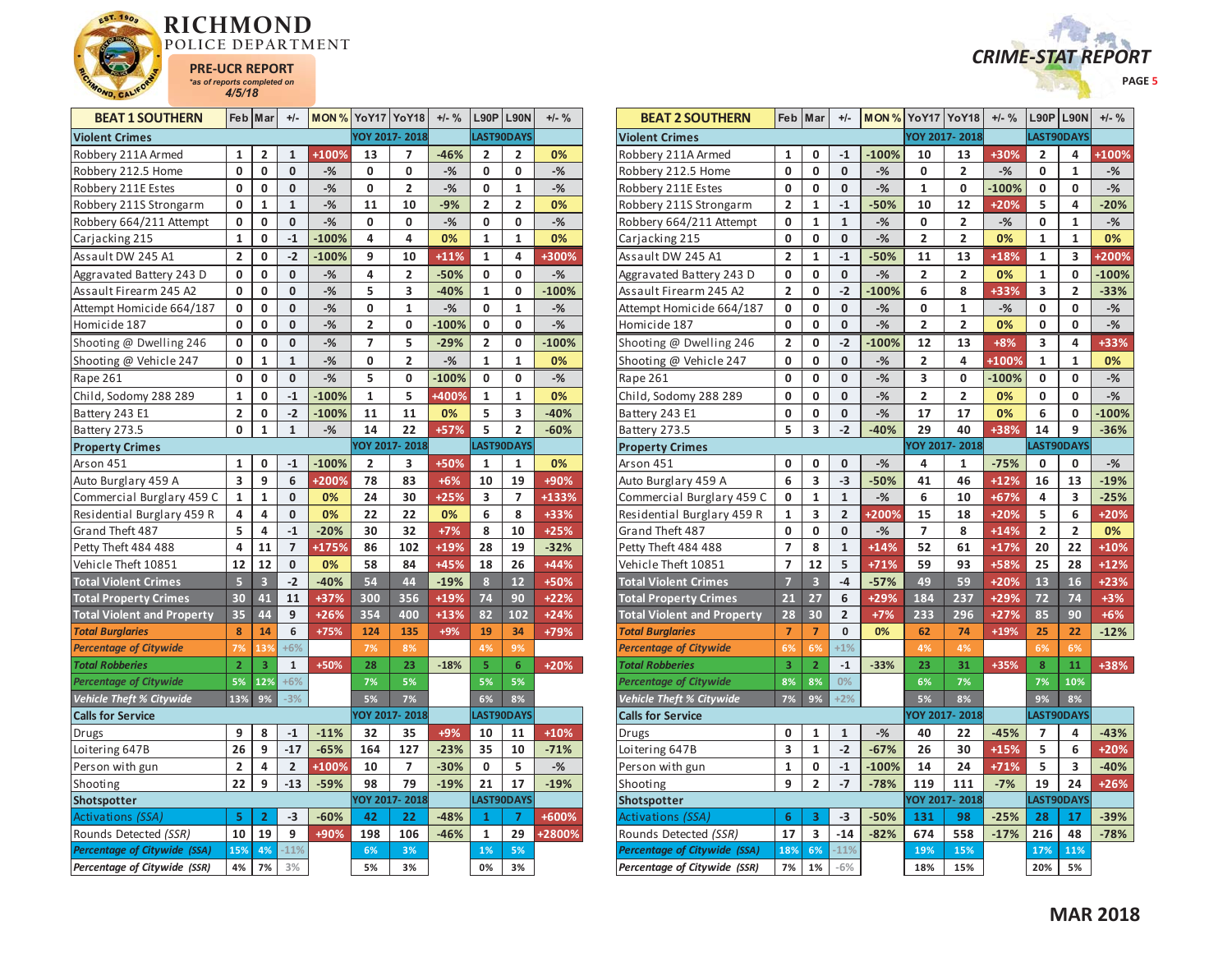

| <b>BEAT 3 SOUTHERN</b>              | <b>Feb</b>     | Mar            | $+/-$          | <b>MON % YoY17 YoY18</b> |     |                | $+/-$ % |                         | <b>L90P L90N</b> | $+/-$ % |
|-------------------------------------|----------------|----------------|----------------|--------------------------|-----|----------------|---------|-------------------------|------------------|---------|
| <b>Violent Crimes</b>               |                |                |                |                          |     | YOY 2017-2018  |         |                         | LAST90DAYS       |         |
| Robbery 211A Armed                  | 1              | 2              | 1              | +100%                    | 18  | 26             | $+44%$  | 8                       | 5                | $-38%$  |
| Robbery 212.5 Home                  | O              | $\mathbf 0$    | O              | $-%$                     | 0   | 4              | $-%$    | 1                       | $\mathbf 1$      | 0%      |
| Robbery 211E Estes                  | 0              | 0              | 0              | $-%$                     | 9   | 1              | $-%$    | 0                       | 0                | $-%$    |
| Robbery 211S Strongarm              | 4              | 0              | $-4$           | $-$ %                    | 22  | 16             | $-27%$  | $\mathbf{1}$            | 7                | +600%   |
| Robbery 664/211 Attempt             | 1              | 1              | 0              | 0%                       | 2   | 6              | +200%   | 0                       | 3                | $-%$    |
| Carjacking 215                      | 0              | 0              | 0              | $-%$                     | 0   | $\overline{2}$ | $-%$    | $\mathbf{1}$            | 0                | $-100%$ |
| Assault DW 245 A1                   | 4              | 4              | 0              | 0%                       | 20  | 41             | $+105%$ | 11                      | 11               | 0%      |
| Aggravated Battery 243 D            | 0              | 0              | 0              | $-%$                     | 5   | 5              | 0%      | 1                       | 0                | $-100%$ |
| Assault Firearm 245 A2              | 0              | $\overline{2}$ | $\overline{2}$ | $-%$                     | 13  | 8              | $-38%$  | 3                       | $\overline{2}$   | $-33%$  |
| Attempt Homicide 664/187            | 0              | 0              | 0              | $-%$                     | 1   | 1              | 0%      | 0                       | 0                | $-%$    |
| Homicide 187                        | 0              | 0              | 0              | $-%$                     | 0   | 1              | $-%$    | 0                       | 0                | $-%$    |
| Shooting @ Dwelling 246             | 2              | 2              | 0              | 0%                       | 15  | 23             | +53%    | 5                       | 7                | +40%    |
| Shooting @ Vehicle 247              | 0              | $\mathbf{1}$   | $\mathbf{1}$   | $-%$                     | 6   | 5              | $-17%$  | 0                       | $\overline{2}$   | $-%$    |
| Rape 261                            | 0              | 0              | 0              | $-%$                     | 3   | 3              | 0%      | 1                       | 0                | $-100%$ |
| Child, Sodomy 288 289               | 0              | 0              | 0              | $-%$                     | 6   | 3              | $-50%$  | 1                       | $\overline{2}$   | +100%   |
| Battery 243 E1                      | 7              | 6              | $-1$           | $-14%$                   | 32  | 55             | $+72%$  | 8                       | 22               | +175%   |
| Battery 273.5                       | 6              | 4              | $-2$           | $-33%$                   | 61  | 60             | $-2%$   | 11                      | 10               | $-9%$   |
| <b>Property Crimes</b>              |                |                |                |                          |     | YOY 2017-2018  |         |                         | LAST90DAYS       |         |
| Arson 451                           | 0              | 1              | $\mathbf{1}$   | $-%$                     | 3   | 4              | +33%    | $\overline{\mathbf{2}}$ | 1                | $-50%$  |
| Auto Burglary 459 A                 | 34             | 11             | $-23$          | $-68%$                   | 261 | 261            | 0%      | 76                      | 59               | $-22%$  |
| Commercial Burglary 459 C           | $\overline{2}$ | $\overline{2}$ | 0              | 0%                       | 23  | 27             | $+17%$  | 4                       | 5                | $+25%$  |
| Residential Burglary 459 R          | 4              | 7              | 3              | $+75%$                   | 60  | 80             | +33%    | 14                      | 25               | +79%    |
| Grand Theft 487                     | 6              | 3              | -3             | $-50%$                   | 26  | 34             | $+31%$  | 9                       | 11               | $+22%$  |
| Petty Theft 484 488                 | 10             | 8              | $-2$           | $-20%$                   | 126 | 113            | $-10%$  | 32                      | 27               | $-16%$  |
| Vehicle Theft 10851                 | 13             | 14             | $\mathbf{1}$   | $+8%$                    | 127 | 162            | $+28%$  | 37                      | 44               | +19%    |
| <b>Total Violent Crimes</b>         | 10             | 9              | $-1$           | $-10%$                   | 99  | 117            | $+18%$  | 28                      | 31               | $+11%$  |
| <b>Total Property Crimes</b>        | 69             | 46             | $-23$          | $-33%$                   | 626 | 681            | $+9%$   | 174                     | 172              | $-1%$   |
| <b>Total Violent and Property</b>   | 79             | 55             | $-24$          | $-30%$                   | 725 | 798            | $+10%$  | 202                     | 203              | $+0%$   |
| <b>Total Burglaries</b>             | 40             | 20             | $-20$          | $-50%$                   | 344 | 368            | $+7%$   | 94                      | 89               | $-5%$   |
| <b>Percentage of Citywide</b>       | 33%            | 18%            | $-15%$         |                          | 21% | 22%            |         | 22%                     | 24%              |         |
| <b>Total Robberies</b>              | 6              | 3              | $-3$           | $-50%$                   | 51  | 55             | $+8%$   | 11                      | 16               | $+45%$  |
| <b>Percentage of Citywide</b>       | 15%            | 12%            | $-4%$          |                          | 13% | 12%            |         | 10%                     | 15%              |         |
| Vehicle Theft % Citywide            | 14%            | 11%            | $-3%$          |                          | 11% | 14%            |         | 13%                     | 13%              |         |
| <b>Calls for Service</b>            |                |                |                |                          |     | YOY 2017-2018  |         |                         | LAST90DAYS       |         |
| <b>Drugs</b>                        | 1              | 0              | $-1$           | $-100%$                  | 24  | 19             | $-21%$  | 7                       | 3                | $-57%$  |
| Loitering 647B                      | 4              | 6              | $\overline{2}$ | $+50%$                   | 37  | 46             | $+24%$  | 9                       | 14               | +56%    |
| Person with gun                     | 2              | 1              | $-1$           | $-50%$                   | 24  | 28             | $+17%$  | 5                       | 9                | +80%    |
| Shooting                            | 5              | 12             | $\overline{7}$ | +140%                    | 181 | 160            | $-12%$  | 40                      | 40               | 0%      |
| Shotspotter                         |                |                |                |                          |     | YOY 2017-2018  |         |                         | LAST90DAYS       |         |
| Activations (SSA)                   | 16             | 3              | $-13$          | $-81%$                   | 89  | 87             | $-2%$   | 25                      | 19               | $-24%$  |
| Rounds Detected (SSR)               | 135            | 23             | $-112$         | $-83%$                   | 551 | 552            | $+0%$   | 134                     | 158              | +18%    |
| <b>Percentage of Citywide (SSA)</b> | 47%            | 6%             | $-41%$         |                          | 13% | 14%            |         | 15%                     | 12%              |         |
| Percentage of Citywide (SSR)        | 57%            | 9%             | $-49%$         |                          | 15% | 15%            |         | 13%                     | 16%              |         |



*DATA COMPARES SOUTHERN BEATS ONLY, NOT ALL BEATS* 

> **Property and Violent Crimes Last 90 days**



*CRIME-STAT REPORT*

 **PAGE 6**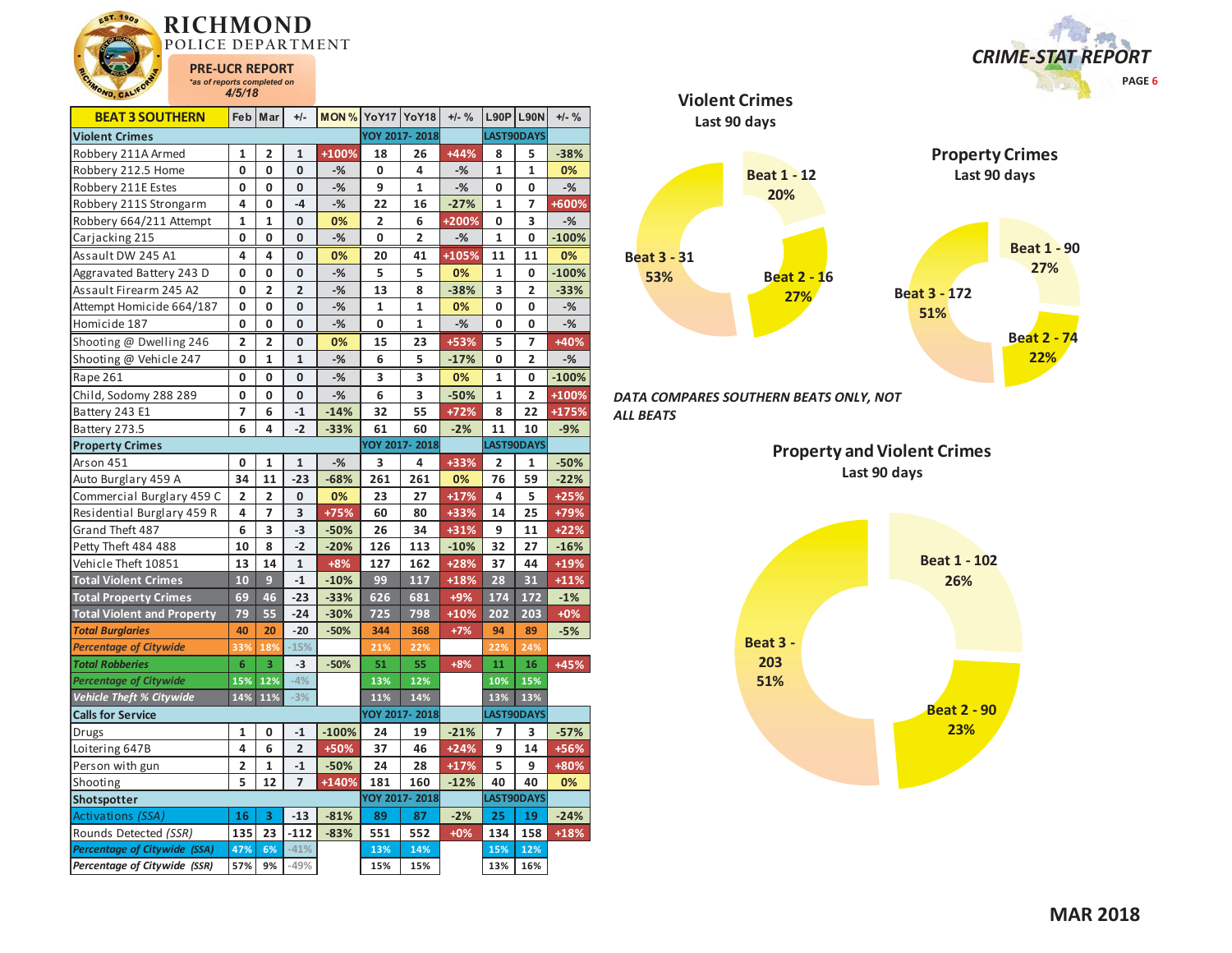



| <b>CENTRAL PART 1 CRIMES</b>      |                | Jan Feb Mar Apr May Jun Jul Aug Sep Oct Nov Dec |                         |                |                         |                          |                         |                         |                         |                         |                         |                         | <b>Month</b> | 2 year                        | <b>SD</b>      |                                     | YTD2017 YTD2018     | <b>YTD</b> |                        | YOY2017 YOY2018 | YOY    | Last 90             | Last 90                 | L90     |
|-----------------------------------|----------------|-------------------------------------------------|-------------------------|----------------|-------------------------|--------------------------|-------------------------|-------------------------|-------------------------|-------------------------|-------------------------|-------------------------|--------------|-------------------------------|----------------|-------------------------------------|---------------------|------------|------------------------|-----------------|--------|---------------------|-------------------------|---------|
| <b>VIOLENT CRIMES</b>             |                |                                                 |                         |                |                         |                          | <b>Monthly</b>          |                         |                         |                         |                         |                         | %            | avg                           | (1SD)          | Quantiative statistics Year vs Year |                     | %          | 12 months vs 12 months |                 | %      | Last 90 days        | <b>Previous Current</b> | %       |
| [211A] Armed Robbery              | 6              | 3                                               | $\mathbf{0}$            | 8              | 5                       | $\Delta$                 | 6                       | $\overline{2}$          | $\mathbf{1}$            | 6                       | $\overline{\mathbf{3}}$ | $\overline{7}$          | $-100%$      | 5                             | $\overline{2}$ | 19                                  | 9                   | $-53%$     | 61                     | 51              | $-16%$ | 16                  | 9                       | $-44%$  |
| [212.5] Home Robbery              | $\bf{0}$       | $\overline{0}$                                  | 0                       | $\mathbf{1}$   | ŋ                       | $\Omega$                 | $\mathbf{1}$            | $\overline{0}$          | $\Omega$                | $\mathbf{1}$            | $\overline{0}$          | $\mathbf{0}$            | $-%$         | $\mathbf{0}$                  | $\mathbf{1}$   | 0                                   | 0                   | $-$ %      | 6                      | 3               | $-50%$ | $\mathbf{1}$        | 0                       | $-100%$ |
| [211E] Estes Robbery              | $\mathbf{0}$   | $\overline{0}$                                  | 1                       | 1              | $\mathbf{1}$            | $\Omega$                 | $\overline{0}$          | $\overline{0}$          | $\Omega$                | $\mathbf{0}$            | $\mathbf{1}$            | $\overline{1}$          | $-$ %        | $\mathbf{0}$                  | $\mathbf{0}$   | 0                                   | 1                   | $-$ %      | $\mathbf 0$            | 5               | $-$ %  | $\overline{2}$      | $\mathbf{1}$            | $-50%$  |
| [211S] Strongarm Robbery          | 3              | Δ                                               | $\overline{2}$          | 5              |                         | 8                        | $\overline{\mathbf{3}}$ | $\overline{\mathbf{3}}$ | 5                       | $\overline{7}$          | $\overline{\mathbf{8}}$ | 5                       | $-50%$       | 4                             | $\overline{2}$ | 12                                  | 9                   | $-25%$     | 49                     | 58              | +18%   | 20                  | 9                       | $-55%$  |
| [664/211] Attempted Robbery       | $\mathbf{1}$   | 1                                               | $\overline{0}$          | O              | B                       | n                        | $\overline{a}$          | $\overline{0}$          | $\Omega$                | $\mathbf{0}$            | $\overline{0}$          | $\overline{0}$          | $-100%$      | $\mathbf{1}$                  | $\mathbf{1}$   | $\mathbf{1}$                        | $\overline{2}$      | +100%      | 5                      | 9               | +80%   | 0                   | $\overline{\mathbf{2}}$ | $-%$    |
| [215] Carjacking                  | $\mathbf{1}$   | $\mathbf{1}$                                    |                         | $\overline{2}$ |                         | $\mathbf{1}$             | $\mathbf{1}$            | $\overline{0}$          | $\mathbf{1}$            | $\mathbf{0}$            | $\mathbf{1}$            | $\Omega$                | 0%           | $\mathbf{1}$                  | $\mathbf{1}$   | $\overline{2}$                      | 3                   | +50%       | 13                     | 10              | $-23%$ | $\mathbf{1}$        | $\overline{\mathbf{3}}$ | +200%   |
| [245 A1] Assault D. Weapon        | 9              | 9                                               | 6                       | 3              |                         | 10                       | 5                       | 7                       | 6                       | 6                       | 9                       | $\overline{2}$          | -33%         | 5                             | $\overline{2}$ | 10                                  | 24                  | +140%      | 48                     | 77              | +60%   | 17                  | 24                      | +41%    |
| [243 D] Aggravated Battery        | 1              | $\overline{1}$                                  | 1                       | $\overline{2}$ |                         | $\overline{1}$           | $\overline{1}$          | $\overline{1}$          | $\mathbf{1}$            | $\mathbf{0}$            | $\overline{0}$          | $\Omega$                | 0%           | $\mathbf{1}$                  | $\mathbf{1}$   | 0                                   | 3                   | $-$ %      | 9                      | 10              | $+11%$ | $\mathbf{0}$        | $\overline{\mathbf{3}}$ | $-$ %   |
| [245 A2] Assault with Firearm     | 5              | 3                                               | 3                       |                |                         |                          | $\overline{3}$          | $\overline{2}$          | $\mathbf{1}$            | 5                       | $\overline{2}$          | 5                       | 0%           | 3                             | $\mathbf{1}$   | 8                                   | 11                  | +38%       | 32                     | 38              | +19%   | 12                  | 11                      | $-8%$   |
| [664/187] Attempted Homicide      | $\mathbf{0}$   |                                                 | O                       | $\Omega$       | $\Omega$                | $\overline{1}$           | $\Omega$                | $\overline{0}$          | $\overline{0}$          | $\mathbf{0}$            | $\overline{0}$          | O                       | $-100%$      | $\mathbf{0}$                  | $\mathbf{0}$   | $\Omega$                            | $\mathbf{1}$        | $-$ %      | 3                      | $\overline{2}$  | $-33%$ | $\mathbf{0}$        | $\mathbf{1}$            | $-$ %   |
| [187] Homicide                    | $\mathbf{0}$   | $\overline{0}$                                  | $\overline{0}$          | $\Omega$       |                         | $\overline{0}$           | $\overline{1}$          | $\overline{0}$          | $\overline{0}$          | $\mathbf{0}$            | $\mathbf{1}$            | $\mathbf{0}$            | $-$ %        | 0                             | $\mathbf{1}$   | 1                                   | 0                   | $-100%$    | 6                      | 3               | $-50%$ | $\mathbf{1}$        | 0                       | $-100%$ |
| [246] Shooting @ Dwelling         | 9              |                                                 |                         |                |                         | $\overline{\mathbf{c}}$  | 9                       | 7                       | $\overline{\mathbf{3}}$ | 5                       | 4                       | $\overline{2}$          | <b>500%</b>  | 4                             | 3              | $\mathbf{8}$                        | 16                  | +100%      | 43                     | 53              | $+23%$ | 11                  | 16                      | +45%    |
| [247] Shooting @ Vehicle          | $\overline{2}$ |                                                 |                         | n              |                         |                          | 1                       | $\overline{2}$          | $\overline{0}$          | $\mathbf{0}$            | 1                       | $\overline{2}$          | 0%           | 1                             | $\mathbf{1}$   | $\overline{2}$                      | 4                   | +100%      | 8                      | 12              | +50%   | 3                   | 4                       | +33%    |
| [ $261$ ] Rape                    | $\mathbf{0}$   | 1                                               | 1                       |                |                         |                          | $\overline{2}$          | $\overline{0}$          | $\overline{0}$          | $\mathbf{0}$            | $\overline{0}$          | $\overline{1}$          | 0%           | $\mathbf{1}$                  | $\mathbf{1}$   | 4                                   | $\overline{2}$      | $-50%$     | 15                     | 9               | $-40%$ | $\mathbf{1}$        | $\overline{2}$          | +100%   |
| [288, 289] Child, Sodomy          | $\overline{2}$ | n                                               | O                       | $\Omega$       | $\overline{\mathbf{z}}$ | $\overline{\phantom{a}}$ | $\Omega$                | $\overline{\mathbf{3}}$ | $\Omega$                | $\mathbf{0}$            | 3                       | 5                       | $-$ %        | $\mathbf{1}$                  | $\mathbf{1}$   | 4                                   | $\overline{2}$      | $-50%$     | 16                     | 17              | $+6%$  | 8                   | $\overline{\mathbf{2}}$ | $-75%$  |
| [243 E1] Domestic Battery         | 6              | 5                                               | 11                      | $\overline{2}$ | $\overline{\mathbf{3}}$ | 7                        | 5                       | $\overline{1}$          | $\overline{a}$          | $\overline{\mathbf{3}}$ | $\overline{\mathbf{3}}$ | 12                      | +120%        | 5                             | 3              | 13                                  | 22                  | +69%       | 65                     | 62              | $-5%$  | 18                  | 22                      | $+22%$  |
| [273.5] Domestic Battery          | 8              | $\overline{ }$                                  |                         | 10             | 6                       | $\mathbf{R}$             | q                       | $\overline{\mathbf{8}}$ | 5                       | $\overline{9}$          | 13                      | 10 <sup>°</sup>         | +250%        | 10                            | 4              | 18                                  | 17                  | $-6%$      | 137                    | 95              | $-31%$ | 32                  | 17                      | $-47%$  |
| <b>PROPERTY CRIMES</b>            |                |                                                 |                         |                |                         |                          | <b>Monthly</b>          |                         |                         |                         |                         |                         |              | <b>Quantiative statistics</b> |                | <b>Year vs Year</b>                 |                     |            | 12 months vs 12 months |                 |        | Last 90 days        |                         |         |
| [451] Arson                       | $\overline{2}$ |                                                 |                         |                | $\overline{2}$          | $\mathbf{1}$             | З                       | $\overline{2}$          | $\overline{\mathbf{3}}$ | 3                       | $\overline{2}$          | $\mathbf{1}$            | +100%        | $\overline{2}$                | $\mathbf{1}$   | 3                                   | 5                   | +67%       | 14                     | 23              | $+64%$ | 6                   | 5                       | $-17%$  |
| [459A] Auto Burglary              | 14             | 10                                              | 14                      | 12             | 15                      | 13                       | 14                      | 11                      | 13                      | $\mathbf{9}$            | 11                      | 21                      | +40%         | 14                            | 4              | 34                                  | 38                  | $+12%$     | 189                    | 157             | $-17%$ | 41                  | 38                      | $-7%$   |
| [459C] Commercial Burglary        | 3              | $\overline{2}$                                  | $\mathbf{1}$            | $\overline{2}$ | $\overline{2}$          | $\overline{0}$           | $\mathbf{1}$            | $\mathbf{1}$            | $\bf{0}$                | $\mathbf{0}$            | $\mathbf{0}$            | $\mathbf{1}$            | $-50%$       | $\mathbf{1}$                  | $\mathbf{1}$   | 6                                   | 6                   | 0%         | 18                     | 13              | $-28%$ | $\mathbf{1}$        | 6                       | +500%   |
| [459R] Residential Burglary       | 5              | $\mathbf{1}$                                    | 11                      | 6              | 11                      | 5                        | 6                       | 10                      | $\overline{2}$          | $\overline{\mathbf{3}}$ | $\overline{7}$          | $\overline{3}$          | +1000%       | 6                             | 3              | 19                                  | 17                  | $-11%$     | 76                     | 70              | $-8%$  | 13                  | 17                      | +31%    |
| [487] Grand Theft                 | 9              | 4                                               | $\overline{\mathbf{3}}$ | $\mathbf{8}$   | $\overline{7}$          | 5                        | $\overline{2}$          | $\overline{a}$          | $\overline{a}$          | 9                       | $\overline{2}$          | $\sqrt{ }$              | $-25%$       | 4                             | $\overline{2}$ | 13                                  | 16                  | $+23%$     | 45                     | 61              | +36%   | 15                  | 16                      | $+7%$   |
| [484G/488/484] Petty Theft        | 10             | 12                                              | 16                      | 13             | 18                      | 23                       | 24                      | 17                      | 18                      | 23                      | 15                      | 20                      | +33%         | 16                            | 4              | 50                                  | 38                  | $-24%$     | 184                    | 209             | $+14%$ | 58                  | 38                      | $-34%$  |
| [10851] Vehicle Theft             | 50             | 35                                              | 46                      | 41             | 23                      |                          | 14 31 17                |                         | 28                      | 42                      | 27                      | 33                      | $+31%$       | 29                            | 9              | 82                                  | 131                 | +60%       | 307                    | 387             | $+26%$ | 102                 | 131                     | +28%    |
| <b>Total Violent Crimes</b>       | 28             | 24                                              | 15                      | 24             | 29                      | 33                       | 27                      | 18                      | 15                      | 25                      | 28                      | - 26                    | $-38%$       | 23                            | 4              | 61                                  | 67                  | $+10%$     | 263                    | 292             | $+11%$ | 79                  | 67                      | $-15%$  |
| <b>Total Property Crimes</b>      | 93             | 65                                              | 93                      | 83             | 78                      | 61                       | 81                      | 62                      | 68                      | 89                      | 64                      | 83                      | +43%         | 73                            | 10             | 207                                 | 251                 | $+21%$     | 833                    | 920             | $+10%$ | 236                 | 251                     | $+6%$   |
| <b>Total Violent and Property</b> | $121$          | 89                                              |                         |                |                         |                          | 108 107 107 94 108      | 80                      | 83                      | 114                     |                         | 92 109                  | $+21%$       | 96                            | 11             | 268                                 | 318                 | +19%       | 1.096                  | 1.212           | $+11%$ | 315                 | 318                     | $+1%$   |
| <b>Total Aggravated Assaults</b>  | 15             | 14                                              | 10                      | 6              | 11                      | <b>16</b>                | <b>10</b>               | 10                      | 8                       | 11                      | 12                      | $\mathbf{7}$            | $-29%$       | 10                            | 3              | 19                                  | 39                  | +105%      | 98                     | 130             | +33%   | 30                  | 39                      | +30%    |
| <b>Total Burglaries</b>           | 22             | 13                                              | 26                      | 20             | 28                      | 18                       | 21                      | 22                      | <b>15</b>               | 12                      | 18                      | 25                      | +100%        | 22                            | 5              | 59                                  | 61                  | $+3%$      | 283                    | 240             | $-15%$ | 55                  | 61                      | $+11%$  |
| <b>Total Robberies</b>            | 11             | 9                                               | $\overline{a}$          | 17             | 15                      | <b>13</b>                | -15                     | 5                       | 7                       | 14                      | 13                      | <b>13</b>               | $-56%$       | 11                            | 3              | 34                                  | 24                  | $-29%$     | 134                    | 136             | $+1%$  | 40                  | 24                      | $-40%$  |
|                                   |                |                                                 |                         |                |                         |                          |                         |                         |                         |                         |                         |                         |              |                               |                |                                     |                     |            |                        |                 |        |                     |                         |         |
| <b>CALLS FOR SERVICE</b>          |                |                                                 |                         |                |                         | <b>Monthly</b>           |                         |                         |                         |                         |                         |                         |              | <b>Quantiative statistics</b> |                |                                     | <b>Year vs Year</b> |            | 12 months vs 12 months |                 |        | Last 90 days        |                         |         |
| Drugs                             | 9              | ς                                               | 20                      | $\overline{3}$ | 13                      | 5                        | $\overline{\mathbf{3}}$ | $\overline{7}$          | 10                      | 8                       | $\overline{7}$          | $\overline{7}$          | +300%        | 8                             | 4              | 19                                  | 34                  | +79%       | 88                     | 97              | +10%   | 22                  | 34                      | +55%    |
| Loitering 647B                    | 13             | 10                                              | 11                      | 17             | 21                      | 22                       | <b>15</b>               | 19                      | 13                      | 18                      | 9                       | 9                       | +10%         | 15                            | 5              | 54                                  | 34                  | $-37%$     | 178                    | 177             | $-1%$  | 36                  | 34                      | $-6%$   |
| Person with gun                   | 4              | 4                                               | 4                       | 5              | 5                       | 5                        | 5                       | $\overline{a}$          | $\overline{3}$          | 6                       | 5 <sup>1</sup>          | $\overline{\mathbf{3}}$ | 0%           | 6                             | 3              | 23                                  | 12                  | $-48%$     | 93                     | 53              | $-43%$ | 14                  | 12                      | $-14%$  |
| Shooting                          | 55             | 28                                              | 33                      | 29             | 36                      | 46                       | 59                      | 35                      | 24                      | 41                      | 38                      | 43                      | +18%         | 38                            | 11             | 92                                  | 116                 | $+26%$     | 447                    | 467             | $+4%$  | 122                 | 116                     | $-5%$   |
| <b>SHOTSPOTTER</b>                |                |                                                 |                         |                | <b>Monthly</b>          |                          |                         |                         |                         |                         |                         |                         |              | <b>Quantiative statistics</b> |                |                                     | <b>Year vs Year</b> |            | 12 months vs 12 months |                 |        | <b>Last 90 days</b> |                         |         |
| Activations                       | 35             | 17                                              | 13                      | 24             | 28                      | 23                       |                         | 32 18                   | 20                      | 34                      | 23                      | 26                      | $-24%$       | 25                            | 8              | 67                                  | 74                  | $+10%$     | 303                    | 302             | $-0%$  | 83                  | 74                      | $-11%$  |
| <b>Rounds Detected</b>            | 223            | 149                                             |                         |                | 52 115 127              | 90                       |                         | 247 117 106 144 91      |                         |                         |                         | 182                     | $-65%$       | 141                           | 63             | 319                                 | 529                 | +66%       | 1.644                  | 1.748           | $+6%$  | 417                 | 529                     | $+27%$  |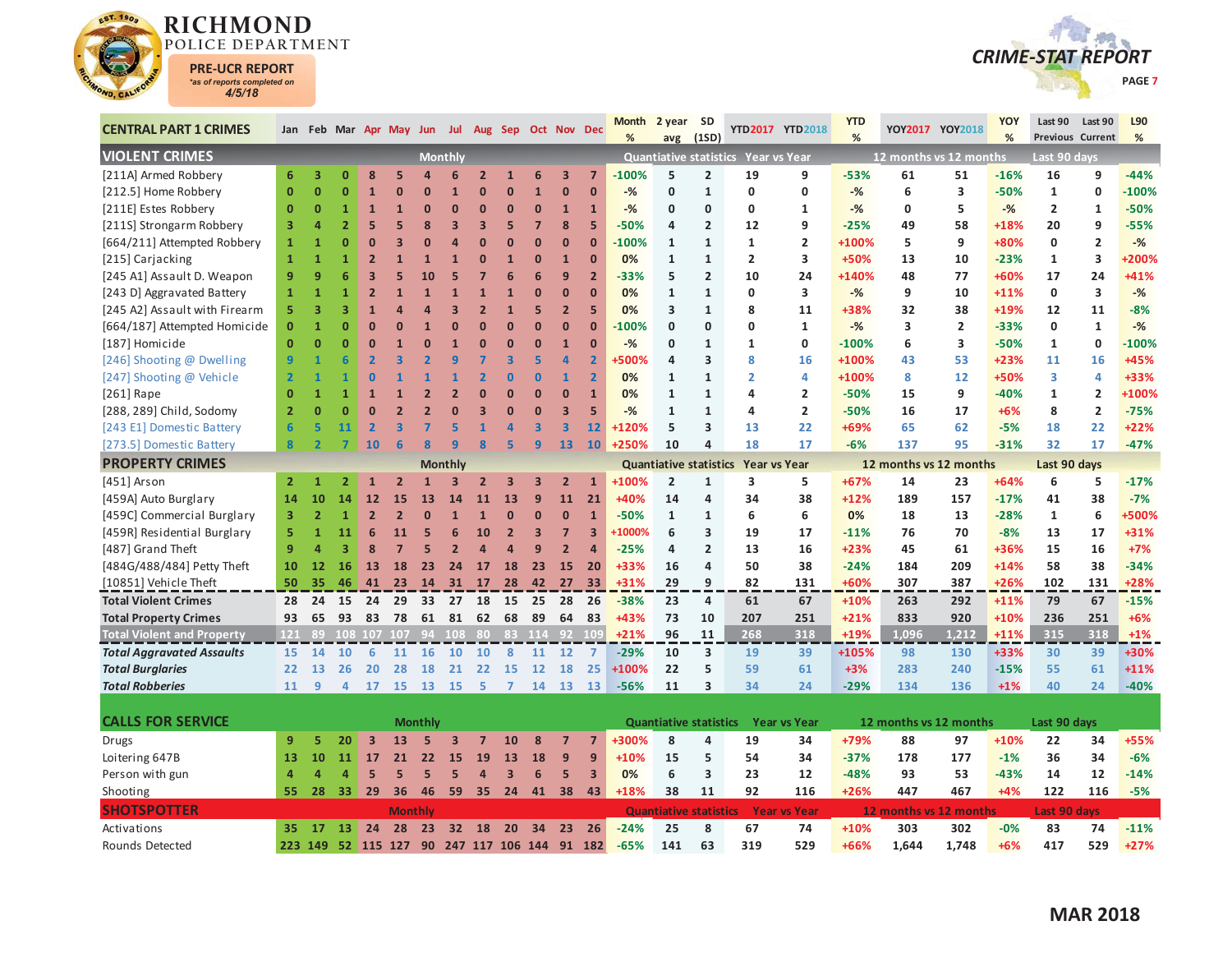



| <b>BEAT 4 CENTRAL</b>               |                | Feb Mar        | $+/-$          |         | <b>MON % YoY17 YoY18</b> |               | $+/-$ % |                         | $L90P$ L90N  | $+/-$ % |
|-------------------------------------|----------------|----------------|----------------|---------|--------------------------|---------------|---------|-------------------------|--------------|---------|
| <b>Violent Crimes</b>               |                |                |                |         |                          | YOY 2017-2018 |         |                         | LAST90DAYS   |         |
| Robbery 211A Armed                  | 2              | 0              | $-2$           | $-100%$ | 26                       | 25            | $-4%$   | 9                       | 7            | $-22%$  |
| Robbery 212.5 Home                  | 0              | 0              | 0              | $-%$    | 1                        | 1             | 0%      | 0                       | 0            | $-$ %   |
| Robbery 211 Estes                   | 0              | 0              | 0              | $-$ %   | 0                        | $\mathbf{1}$  | $-%$    | $\mathbf{1}$            | 0            | $-100%$ |
| Robbery 211S Strongarm              | 1              | $\mathbf{1}$   | 0              | 0%      | 20                       | 26            | +30%    | 12                      | 3            | $-75%$  |
| Robbery 664/211 Attempt             | 0              | 0              | 0              | $-$ %   | 2                        | 1             | $-50%$  | 0                       | 1            | $-%$    |
| Carjacking 215                      | 1              | $\mathbf{1}$   | 0              | 0%      | 3                        | 3             | 0%      | 0                       | 2            | $-%$    |
| Assault DW 245 A1                   | 5              | 1              | $-4$           | $-80%$  | 10                       | 26            | +160%   | 6                       | 9            | +50%    |
| Aggravated Battery 243 D            | 1              | 0              | $-1$           | $-100%$ | $\overline{\mathbf{c}}$  | 2             | 0%      | 0                       | $\mathbf{1}$ | $-%$    |
| Assault Firearm 245 A2              | $\mathbf{1}$   | $\mathbf{1}$   | 0              | 0%      | $\mathbf{1}$             | 8             | +700%   | $\overline{2}$          | 4            | +100%   |
| Attempt Homicide 664/187            | 0              | 0              | 0              | $-%$    | 0                        | 0             | -%      | 0                       | 0            | -%      |
| Homicide 187                        | 0              | 0              | 0              | $-$ %   | 0                        | 0             | $-%$    | 0                       | 0            | $-$ %   |
| Shooting @ Dwelling 246             | 1              | 3              | $\overline{2}$ | +200%   | 15                       | 20            | +33%    | 3                       | 9            | +200%   |
| Shooting @ Vehicle 247              | 0              | 0              | 0              | $-%$    | 3                        | 4             | +33%    | 1                       | 0            | $-100%$ |
| Rape 261                            | 0              | 1              | 1              | $-%$    | 7                        | 6             | $-14%$  | 2                       | 1            | $-50%$  |
| Child, Sodomy 288 289               | 0              | 0              | 0              | $-$ %   | 8                        | 5             | $-38%$  | $\overline{\mathbf{c}}$ | $\mathbf{1}$ | $-50%$  |
| Battery 243 E1                      | $\mathbf{1}$   | 2              | $\mathbf{1}$   | +100%   | 16                       | 17            | $+6%$   | 5                       | 5            | 0%      |
| Battery 273.5                       | 0              | $\mathbf{1}$   | $\mathbf{1}$   | $-$ %   | 32                       | 22            | $-31%$  | 10                      | 3            | $-70%$  |
| <b>Property Crimes</b>              |                |                |                |         |                          | YOY 2017-2018 |         |                         | LAST90DAYS   |         |
| Arson 451                           | 0              | 1              | 1              | $-%$    | 5                        | 7             | +40%    | 1                       | 1            | 0%      |
| Auto Burglary 459 A                 | 5              | 6              | $\mathbf{1}$   | $+20%$  | 41                       | 45            | $+10%$  | 12                      | 17           | +42%    |
| Commercial Burglary 459 C           | $\mathbf 1$    | 0              | $-1$           | $-100%$ | 8                        | 2             | $-75%$  | 0                       | 2            | $-%$    |
| Residential Burglary 459 R          | 0              | 4              | 4              | $-%$    | 18                       | 24            | +33%    | 2                       | 7            | +250%   |
| Grand Theft 487                     | $\overline{2}$ | $\mathbf{1}$   | $-1$           | $-50%$  | 14                       | 13            | $-7%$   | $\overline{2}$          | 3            | +50%    |
| Petty Theft 484 488                 | 5              | 5              | 0              | 0%      | 50                       | 67            | +34%    | 19                      | 12           | $-37%$  |
| Vehicle Theft 10851                 | 15             | 16             | $\mathbf{1}$   | $+7%$   | 126                      | 146           | +16%    | 38                      | 48           | $+26%$  |
| <b>Total Violent Crimes</b>         | 11             | 5              | -6             | $-55%$  | 80                       | 104           | +30%    | 34                      | 29           | $-15%$  |
| <b>Total Property Crimes</b>        | 28             | 33             | 5              | $+18%$  | 262                      | 304           | $+16%$  | 74                      | 90           | $+22%$  |
| <b>Total Violent and Property</b>   | 39             | 38             | $-1$           | $-3%$   | 342                      | 408           | +19%    | 108                     | 119          | $+10%$  |
| <b>Total Burglaries</b>             | 6              | 10             | 4              | $+67%$  | 67                       | 71            | $+6%$   | 14                      | 26           | $+86%$  |
| <b>Percentage of Citywide</b>       | 5%             | 9%             | $+4%$          |         | 4%                       | 4%            |         | 3%                      | 7%           |         |
| <b>Total Robberies</b>              | $\overline{4}$ | $\overline{2}$ | $-2$           | $-50%$  | 52                       | 57            | $+10%$  | 22                      | 13           | $-41%$  |
| <b>Percentage of Citywide</b>       | 10%            | 8%             | $-3%$          |         | 13%                      | 13%           |         | 20%                     | 12%          |         |
| Vehicle Theft % Citywide            | 16%            | 12%            | $-4%$          |         | 11%                      | 13%           |         | 13%                     | 14%          |         |
| <b>Calls for Service</b>            |                |                |                |         |                          | YOY 2017-2018 |         |                         | LAST90DAYS   |         |
| Drugs                               | 1              | 10             | 9              | +900%   | 9                        | 19            | +111%   | 3                       | 11           | +267%   |
| Loitering 647B                      | $\mathbf{1}$   | 4              | 3              | +300%   | 33                       | 22            | $-33%$  | 5                       | 5            | 0%      |
| Person with gun                     | 1              | 0              | $-1$           | $-100%$ | 24                       | 14            | $-42%$  | 2                       | 1            | -50%    |
| Shooting                            | 8              | 11             | 3              | +38%    | 123                      | 138           | $+12%$  | 38                      | 33           | $-13%$  |
| Shotspotter                         |                |                |                |         |                          | YOY 2017-2018 |         |                         | LAST90DAYS   |         |
| Activations (SSA)                   | 6              | 8              | $\overline{2}$ | +33%    | 75                       | 89            | +19%    | 26                      | 26           | 0%      |
| Rounds Detected (SSR)               | 40             | 61             | 21             | $+53%$  | 368                      | 446           | $+21%$  | 113                     | 178          | +58%    |
| <b>Percentage of Citywide (SSA)</b> | 18%            | 17%            | $-1%$          |         | 11%                      | 14%           |         | 16%                     | 17%          |         |
| Percentage of Citywide (SSR)        | 17%            | 23%            | 6%             |         | 10%                      | 12%           |         | 11%                     | 18%          |         |

| <b>BEAT 5 CENTRAL</b>               |                | Feb Mar        | $+/-$          |         | <b>MON % YoY17 YoY18</b> |                         | $+/-$ % |              | <b>L90P L90N</b>  | $+/-$ % |
|-------------------------------------|----------------|----------------|----------------|---------|--------------------------|-------------------------|---------|--------------|-------------------|---------|
| <b>Violent Crimes</b>               |                |                |                |         |                          | YOY 2017-2018           |         |              | <b>LAST90DAYS</b> |         |
| Robbery 211A Armed                  | 1              | 0              | -1             | $-100%$ | 15                       | 12                      | $-20%$  | 4            | 1                 | $-75%$  |
| Robbery 212.5 Home                  | 0              | 0              | 0              | $-%$    | 2                        | 0                       | $-100%$ | 0            | 0                 | $-%$    |
| Robbery 211 Estes                   | 0              | $\mathbf{1}$   | $\mathbf{1}$   | $-$ %   | 0                        | $\mathbf{1}$            | $-%$    | 0            | $\mathbf{1}$      | $-$ %   |
| Robbery 211S Strongarm              | 1              | 1              | 0              | 0%      | 6                        | 8                       | +33%    | 3            | 3                 | 0%      |
| Robbery 664/211 Attempt             | 0              | 0              | 0              | $-%$    | $\mathbf{1}$             | $\overline{2}$          | +100%   | 0            | 0                 | $-$ %   |
| Carjacking 215                      | 0              | 0              | 0              | $-%$    | 3                        | 3                       | 0%      | 1            | 1                 | 0%      |
| Assault DW 245 A1                   | 1              | 1              | 0              | 0%      | 16                       | 14                      | $-13%$  | 5            | 4                 | $-20%$  |
| Aggravated Battery 243 D            | 0              | 0              | 0              | $-%$    | 4                        | 1                       | $-75%$  | 0            | 0                 | $-%$    |
| Assault Firearm 245 A2              | 0              | $\overline{2}$ | $\overline{2}$ | $-$ %   | 13                       | 13                      | 0%      | 4            | 3                 | $-25%$  |
| Attempt Homicide 664/187            | $\mathbf{1}$   | 0              | $-1$           | $-100%$ | 2                        | $\overline{\mathbf{2}}$ | 0%      | 0            | 1                 | $-%$    |
| Homicide 187                        | 0              | 0              | 0              | $-$ %   | 3                        | $\overline{2}$          | $-33%$  | $\mathbf{1}$ | 0                 | $-100%$ |
| Shooting @ Dwelling 246             | 0              | 3              | 3              | $-%$    | 14                       | 20                      | +43%    | 6            | 5                 | $-17%$  |
| Shooting @ Vehicle 247              | 0              | O              | O              | $-%$    | 4                        | $\mathbf{1}$            | $-75%$  | $\mathbf{1}$ | 0                 | $-100%$ |
| Rape 261                            | 0              | 0              | 0              | $-%$    | 3                        | 1                       | $-67%$  | 0            | 0                 | $-%$    |
| Child, Sodomy 288 289               | 0              | 0              | O              | $-$ %   | 2                        | 3                       | +50%    | 1            | 1                 | 0%      |
| Battery 243 E1                      | 3              | 2              | $-1$           | $-33%$  | 26                       | 19                      | $-27%$  | 6            | 6                 | 0%      |
| Battery 273.5                       | 1              | $\mathbf{1}$   | 0              | 0%      | 40                       | 25                      | $-38%$  | 7            | 5                 | $-29%$  |
| <b>Property Crimes</b>              |                |                |                |         |                          | YOY 2017-2018           |         |              | <b>LAST90DAYS</b> |         |
| Arson 451                           | 1              | 1              | 0              | 0%      | 6                        | 7                       | $+17%$  | 3            | 3                 | 0%      |
| Auto Burglary 459 A                 | 3              | 5              | $\overline{2}$ | +67%    | 27                       | 36                      | +33%    | 7            | 11                | +57%    |
| Commercial Burglary 459 C           | 1              | 0              | $-1$           | $-100%$ | 4                        | 5                       | $+25%$  | 0            | 2                 | $-%$    |
| Residential Burglary 459 R          | 0              | $\overline{2}$ | $\overline{2}$ | $-%$    | 25                       | 20                      | $-20%$  | 3            | 3                 | 0%      |
| Grand Theft 487                     | $\mathbf{1}$   | $\mathbf{1}$   | 0              | 0%      | 12                       | 21                      | $+75%$  | 6            | 5                 | $-17%$  |
| Petty Theft 484 488                 | $\overline{2}$ | 4              | $\overline{2}$ | +100%   | 39                       | 43                      | $+10%$  | 16           | 7                 | $-56%$  |
| Vehicle Theft 10851                 | 11             | 14             | 3              | $+27%$  | 77                       | 100                     | +30%    | 26           | 37                | $+42%$  |
| <b>Total Violent Crimes</b>         | $\overline{4}$ | 5              | $\mathbf{1}$   | $+25%$  | 70                       | 62                      | $-11%$  | 19           | 15                | $-21%$  |
| <b>Total Property Crimes</b>        | 19             | 27             | 8              | $+42%$  | 190                      | 232                     | $+22%$  | 61           | 68                | $+11%$  |
| <b>Total Violent and Property</b>   | 23             | 32             | 9              | +39%    | 260                      | 294                     | $+13%$  | 80           | 83                | $+4%$   |
| <b>Total Burglaries</b>             | 4              | 7              | 3              | +75%    | 56                       | 61                      | $+9%$   | 10           | 16                | +60%    |
| <b>Percentage of Citywide</b>       | 3%             | 6%             | $+3%$          |         | 3%                       | 4%                      |         | 2%           | 4%                |         |
| <b>Total Robberies</b>              | $\overline{2}$ | $\overline{2}$ | 0              | 0%      | 27                       | 26                      | $-4%$   | 8            | 6                 | $-25%$  |
| <b>Percentage of Citywide</b>       | 5%             | 8%             | $+3%$          |         | 7%                       | 6%                      |         | 7%           | 5%                |         |
| Vehicle Theft % Citywide            | 12%            | 11%            | $-1%$          |         | 7%                       | 8%                      |         | 9%           | 11%               |         |
| <b>Calls for Service</b>            |                |                |                |         |                          | YOY 2017-2018           |         |              | LAST90DAYS        |         |
| Drugs                               | $\mathbf{1}$   | 7              | 6              | +600%   | 30                       | 29                      | $-3%$   | 6            | 9                 | +50%    |
| Loitering 647B                      | $\overline{2}$ | O              | $-2$           | $-100%$ | 34                       | 46                      | +35%    | 8            | 5                 | $-38%$  |
| Person w/ Gun                       | $\overline{2}$ | 1              | $-1$           | $-50%$  | 28                       | 12                      | $-57%$  | 3            | 3                 | 0%      |
| Shooting                            | 8              | 15             | 7              | +88%    | 164                      | 170                     | $+4%$   | 47           | 38                | $-19%$  |
| Shotspotter                         |                |                |                |         |                          | YOY 2017-2018           |         |              | LAST90DAYS        |         |
| Activations (SSA)                   | $\overline{7}$ | 12             | 5              | $+71%$  | 124                      | 141                     | $+14%$  | 38           | 30                | $-21%$  |
| Rounds Detected (SSR)               | 69             | 89             | 20             | +29%    | 747                      | 846                     | $+13%$  | 192          | 224               | $+17%$  |
| <b>Percentage of Citywide (SSA)</b> | 21%            | 25%            | 4%             |         | 18%                      | 22%                     |         | 23%          | 19%               |         |
| Percentage of Citywide (SSR)        |                | 29% 34%        | 5%             |         | 20%                      | 23%                     |         | 18%          | 23%               |         |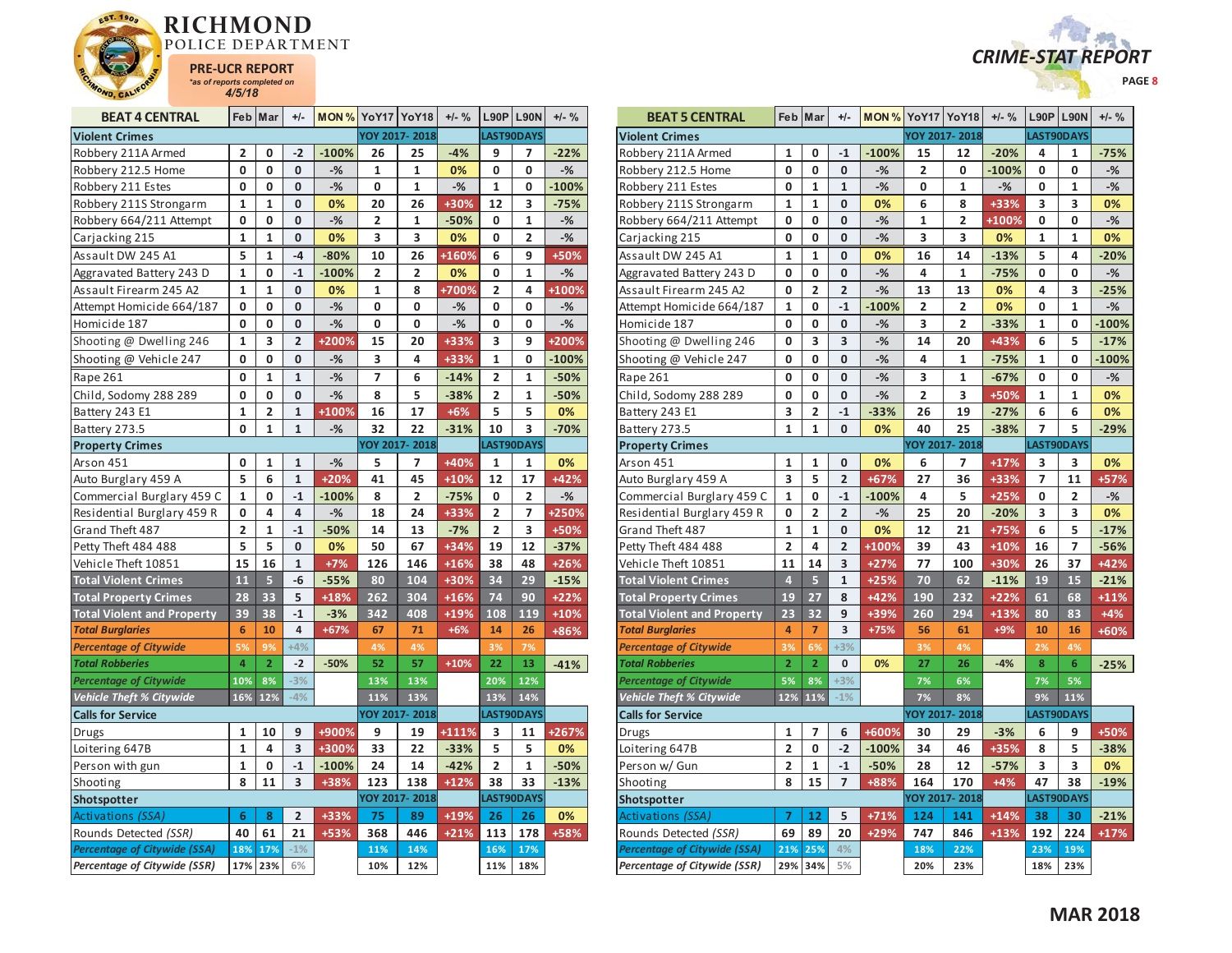

| <b>BEAT 6 CENTRAL</b>             |                         | Feb Mar        | $+/-$          | MON%    | <b>YoY17 YoY18</b>      |               | $+/-$ % |                | <b>L90P L90N</b> | $+/-$ % |
|-----------------------------------|-------------------------|----------------|----------------|---------|-------------------------|---------------|---------|----------------|------------------|---------|
| <b>Violent Crimes</b>             |                         |                |                |         |                         | YOY 2017-2018 |         |                | LAST90DAYS       |         |
| Robbery 211A Armed                | 0                       | 0              | 0              | $-$ %   | 20                      | 13            | $-35%$  | 3              | $\mathbf{1}$     | $-67%$  |
| Robbery 212.5 Home                | 0                       | 0              | 0              | $-$ %   | 3                       | 2             | $-33%$  | 1              | 0                | $-100%$ |
| Robbery 211 Estes                 | 0                       | 0              | 0              | $-%$    | 0                       | 4             | $-%$    | $\overline{2}$ | 0                | $-100%$ |
| Robbery 211S Strongarm            | 2                       | 0              | $-2$           | $-100%$ | 23                      | 24            | $+4%$   | 5              | 3                | $-40%$  |
| Robbery 664/211 Attempt           | 0                       | 0              | 0              | $-%$    | $\overline{2}$          | 6             | +200%   | $\mathbf{1}$   | 0                | $-100%$ |
| Carjacking 215                    | 0                       | 0              | 0              | $-$ %   | 7                       | 4             | $-43%$  | 0              | 0                | $-$ %   |
| Assault DW 245 A1                 | 3                       | 4              | $\mathbf{1}$   | +33%    | 22                      | 32            | +45%    | 6              | 11               | +83%    |
| Aggravated Battery 243 D          | 0                       | $\mathbf{1}$   | $\mathbf{1}$   | $-%$    | 3                       | 7             | +133%   | 0              | 2                | $-$ %   |
| Assault Firearm 245 A2            | $\overline{2}$          | 0              | $-2$           | $-100%$ | 18                      | 17            | $-6%$   | 6              | 4                | $-33%$  |
| Attempt Homicide 664/187          | 0                       | 0              | 0              | $-$ %   | $\mathbf{1}$            | 1             | 0%      | $\mathbf{1}$   | 0                | $-100%$ |
| Homicide 187                      | 0                       | 0              | 0              | $-$ %   | $\overline{\mathbf{c}}$ | 1             | $-50%$  | 0              | 0                | $-%$    |
| Shooting @ Dwelling 246           | 0                       | 0              | 0              | $-%$    | 14                      | 13            | $-7%$   | 2              | 2                | 0%      |
| Shooting @ Vehicle 247            | $\mathbf{1}$            | $\mathbf{1}$   | 0              | 0%      | $\mathbf{1}$            | 7             | +600%   | $\mathbf{1}$   | 4                | +300%   |
| Rape 261                          | $\mathbf{1}$            | 0              | $-1$           | $-100%$ | 5                       | 4             | $-20%$  | $\mathbf{1}$   | $\mathbf{1}$     | 0%      |
| Child, Sodomy 288 289             | 0                       | 0              | 0              | $-$ %   | 6                       | 8             | +33%    | 4              | 0                | $-100%$ |
| Battery 243 E1                    | $\overline{1}$          | 7              | 6              | +600%   | 23                      | 26            | $+13%$  | 7              | 11               | $+57%$  |
| Battery 273.5                     | $\mathbf 1$             | 5              | 4              | +400%   | 65                      | 47            | $-28%$  | 15             | 9                | $-40%$  |
| <b>Property Crimes</b>            |                         |                |                |         |                         | YOY 2017-2018 |         |                | LAST90DAYS       |         |
| Arson 451                         | 0                       | 0              | 0              | $-$ %   | 3                       | 9             | +200%   | $\overline{2}$ | 1                | $-50%$  |
| Auto Burglary 459 A               | $\overline{\mathbf{c}}$ | 3              | $\mathbf{1}$   | +50%    | 121                     | 74            | $-39%$  | 22             | 10               | $-55%$  |
| Commercial Burglary 459 C         | 0                       | 0              | 0              | $-$ %   | 6                       | 5             | $-17%$  | $\mathbf{1}$   | $\mathbf{1}$     | 0%      |
| Residential Burglary 459 R        | 1                       | 5              | 4              | +400%   | 33                      | 24            | $-27%$  | 8              | 7                | $-13%$  |
| Grand Theft 487                   | $\mathbf{1}$            | $\mathbf{1}$   | 0              | 0%      | 19                      | 28            | $+47%$  | 7              | 8                | $+14%$  |
| Petty Theft 484 488               | 5                       | $\overline{7}$ | $\overline{2}$ | +40%    | 95                      | 98            | $+3%$   | 24             | 20               | $-17%$  |
| Vehicle Theft 10851               | 9                       | 16             | 7              | +78%    | 104                     | 141           | +36%    | 38             | 46               | $+21%$  |
| <b>Total Violent Crimes</b>       | 8                       | 5              | $-3$           | $-38%$  | 112                     | 123           | $+10%$  | 30             | 22               | $-27%$  |
| <b>Total Property Crimes</b>      | 18                      | 32             | 14             | +78%    | 381                     | 379           | $-1%$   | 102            | 93               | $-9%$   |
| <b>Total Violent and Property</b> | 26                      | 37             | 11             | $+42%$  | 493                     | 502           | $+2%$   | 132            | 115              | $-13%$  |
| <b>Total Burglaries</b>           | 3                       | 8              | 5              | $+167%$ | 160                     | 103           | $-36%$  | 31             | 18               | $-42%$  |
| <b>Percentage of Citywide</b>     | 2%                      | 7%             | $+5%$          |         | 10%                     | 6%            |         | 7%             | 5%               |         |
| <b>Total Robberies</b>            | $\overline{2}$          | $\mathbf{0}$   | $-2$           | $-100%$ | 55                      | 53            | $-4%$   | 12             | 4                | $-67%$  |
| <b>Percentage of Citywide</b>     | 5%                      | 0%             | $-5%$          |         | 14%                     | 12%           |         | 11%            | 4%               |         |
| Vehicle Theft % Citywide          | 10%                     | 12%            | $+3%$          |         | 9%                      | 12%           |         | 13%            | 14%              |         |
| <b>Calls for Service</b>          |                         |                |                |         |                         | YOY 2017-2018 |         |                | LAST90DAYS       |         |
| <b>Drugs</b>                      | 12                      | 3              | -9             | $-75%$  | 49                      | 58            | $+18%$  | 13             | 23               | $+77%$  |
| Loitering 647B                    | 3                       | 7              | 4              | +133%   | 87                      | 106           | $+22%$  | 24             | 20               | $-17%$  |
| Person w/ Gun                     | 1                       | 3              | 2              | +200%   | 38                      | 27            | $-29%$  | 9              | 8                | $-11%$  |
| Shooting                          | 12                      | $\overline{z}$ | -5             | $-42%$  | 170                     | 159           | $-6%$   | 37             | 45               | $+22%$  |
| Shotspotter                       |                         |                |                |         |                         | YOY 2017-2018 |         |                | LAST90DAYS       |         |
| Activations (SSA)                 | 4                       | $\overline{2}$ | $-2$           | $-50%$  | 104                     | 72            | $-31%$  | 19             | 18               | $-5%$   |
| Rounds Detected (SSR)             | 40                      | $\overline{7}$ | $-33$          | $-83%$  | 529                     | 456           | $-14%$  | 112            | 127              | $+13%$  |
| Percentage of Citywide (SSA)      | 12%                     | 4%             | $-8%$          |         | 15%                     | 11%           |         | 12%            | 12%              |         |
| Percentage of Citywide (SSR)      | 17%                     | 3%             | $-14%$         |         | 14%                     | 12%           |         | 11%            | 13%              |         |

 *CRIME-STAT REPORT* **PAGE 9**





*DATA COMPARES CENTRAL BEATS ONLY, NOT ALL BEATS* 

> **Property and Violent Crimes Last 90 days**

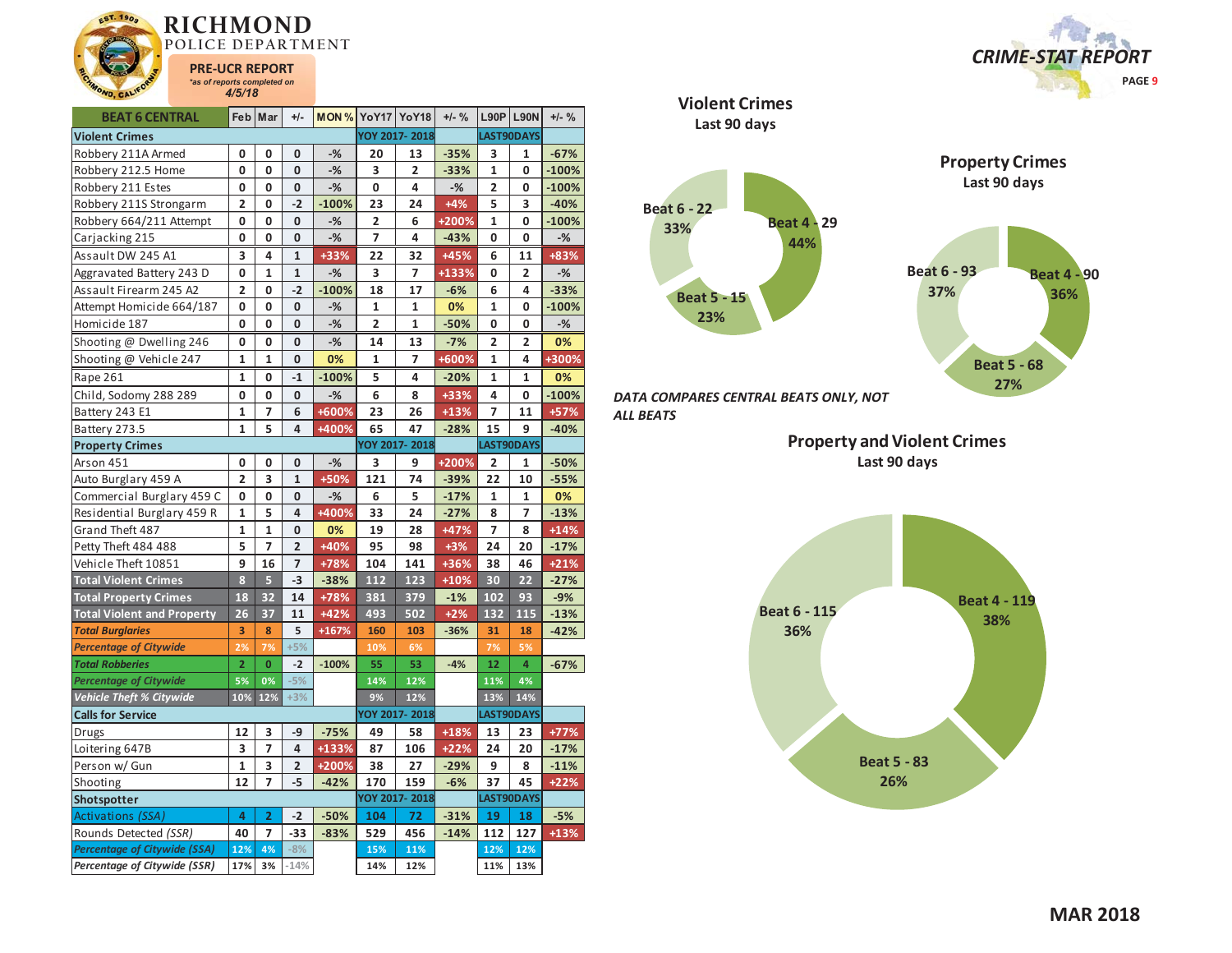

Activations

Rounds Detected

**3 3 11 13 9 9 12 18 12 9 8 8 +267%**



| <b>NORTHERN PART 1 CRIMES</b>        |                         |                |                         |                |                         | Jan Feb Mar Apr May Jun Jul Aug Sep Oct Nov Dec |                |                |                         |                |                         |                               | Month<br>% | 2 year SD<br>avg              | (1SD)                   |                                     | YTD2017 YTD2018        | <b>YTD</b><br>% |                        | YOY2017 YOY2018 | YOY<br>%     | Last 90<br><b>Previous Current</b> | Last 90                 | L90<br>% |
|--------------------------------------|-------------------------|----------------|-------------------------|----------------|-------------------------|-------------------------------------------------|----------------|----------------|-------------------------|----------------|-------------------------|-------------------------------|------------|-------------------------------|-------------------------|-------------------------------------|------------------------|-----------------|------------------------|-----------------|--------------|------------------------------------|-------------------------|----------|
| <b>VIOLENT CRIMES</b>                |                         |                |                         |                |                         |                                                 | Monthly        |                |                         |                |                         |                               |            |                               |                         | Quantiative statistics Year vs Year |                        |                 | 12 months vs 12 months |                 |              |                                    | Last 90 days            |          |
| [211A] Armed Robbery                 | 10                      | 4              | $\overline{\mathbf{3}}$ | $\overline{7}$ | <b>10</b>               |                                                 |                |                |                         | 6              | $\boldsymbol{a}$        | 8                             | $-25%$     | 5                             | 3                       | 16                                  | 17                     | $+6%$           | 49                     | 67              | +37%         | 18                                 | 17                      | $-6%$    |
| [212.5] Home Robbery                 | $\overline{\mathbf{3}}$ | 5              | $\mathbf{0}$            |                |                         |                                                 |                | B              | O                       | $\overline{2}$ | $\mathbf{0}$            | $\overline{2}$                | $-100%$    | $\mathbf{1}$                  | $\mathbf{1}$            | 1                                   | 8                      | +700%           | 4                      | 16              | +300%        | 4                                  | 8                       | +100%    |
| [211E] Estes Robbery                 | $\mathbf{0}$            | $\overline{2}$ | $\mathbf{0}$            | $\mathbf{1}$   |                         |                                                 | 2              | $\overline{1}$ | $\Omega$                | $\Omega$       | $\overline{2}$          | $\mathbf{1}$                  | $-100%$    | $\mathbf{1}$                  | $\mathbf{1}$            | 4                                   | $\overline{2}$         | $-50%$          | 9                      | 11              | $+22%$       | 3                                  | $\overline{2}$          | $-33%$   |
| [211S] Strongarm Robbery             | $\overline{\mathbf{3}}$ | 6              | 8                       | Δ              |                         | 6                                               | 10             | 3              | $\overline{a}$          | 7              | 6                       | $\overline{2}$                | +33%       | 5                             | $\overline{2}$          | 11                                  | 17                     | +55%            | 54                     | 64              | +19%         | 15                                 | 17                      | $+13%$   |
| [664/211] Attempted Robbery          | $\overline{a}$          | $\mathbf{1}$   | $\mathbf{1}$            | $\Omega$       |                         |                                                 | $\overline{1}$ | $\overline{1}$ | $\overline{1}$          | $\overline{1}$ | $\mathbf{1}$            | $\Omega$                      | 0%         | $\mathbf{1}$                  | $\mathbf{1}$            | 4                                   | 6                      | +50%            | 6                      | 14              | +133%        | $\overline{2}$                     | 6                       | +200%    |
| [215] Carjacking                     | $\mathbf{0}$            | $\mathbf{1}$   | 1                       |                |                         |                                                 |                |                | O                       | $\overline{0}$ | $\overline{\mathbf{3}}$ | 1                             | 0%         | $\mathbf{1}$                  | $\mathbf{1}$            | 3                                   | 2                      | $-33%$          | $\overline{ }$         | 9               | +29%         | 4                                  | $\overline{2}$          | $-50%$   |
| [245 A1] Assault D. Weapon           | $\mathbf{1}$            | 5              | $\overline{2}$          | $\overline{2}$ |                         |                                                 |                | B              |                         | $\overline{2}$ | $\mathbf{1}$            | $\overline{2}$                | $-60%$     | 4                             | $\overline{2}$          | 9                                   | 8                      | $-11%$          | 41                     | 44              | $+7%$        | 5                                  | 8                       | +60%     |
| [243 D] Aggravated Battery           | $\mathbf{1}$            | $\bf{0}$       | $\Omega$                |                |                         |                                                 |                | 2              | В                       | $\overline{1}$ | $\overline{0}$          | $\mathbf{1}$                  | $-$ %      | $\mathbf{1}$                  | $\mathbf{1}$            | 5                                   | 1                      | $-80%$          | 16                     | 11              | $-31%$       | $\overline{2}$                     | 1                       | -50%     |
| [245 A2] Assault with Firearm        | $\mathbf{0}$            | $\overline{2}$ | $\overline{2}$          | $\mathbf{1}$   |                         | n                                               | В              | $\overline{1}$ | $\Omega$                | $\overline{1}$ | $\overline{2}$          | $\overline{a}$                | 0%         | $\mathbf{1}$                  | $\mathbf{1}$            | 4                                   | 4                      | 0%              | 17                     | 17              | 0%           | $\overline{7}$                     | 4                       | $-43%$   |
| [664/187] Attempted Homicide         | $\mathbf 0$             | ŋ              | $\Omega$                |                |                         |                                                 |                | $\overline{0}$ |                         | $\overline{0}$ | $\overline{0}$          | $\Omega$                      | $-%$       | 0                             | 0                       | 0                                   | 0                      | $-$ %           | 1                      | 3               | +200%        | $\mathbf 0$                        | 0                       | $-%$     |
| [187] Homicide                       | $\mathbf{0}$            | ŋ              | $\Omega$                |                |                         |                                                 |                | U              | O                       | $\Omega$       | $\overline{2}$          | $\Omega$                      | $-$ %      | $\mathbf{1}$                  | $\mathbf{1}$            | $\mathbf{1}$                        | 0                      | $-100%$         | 8                      | 4               | $-50%$       | $\overline{2}$                     | $\mathbf 0$             | $-100%$  |
| [246] Shooting @ Dwelling            | 5.                      |                | $\Omega$                | 5              |                         |                                                 |                |                |                         | 5              | $\mathbf{0}$            | $\overline{\mathbf{3}}$       | $-100%$    | 3                             | $\overline{2}$          | 12                                  | 6                      | $-50%$          | 28                     | 34              | $+21%$       | 8                                  | 6                       | $-25%$   |
| [247] Shooting @ Vehicle             | $\mathbf{1}$            | 1              | $\Omega$                | $\Omega$       |                         | n                                               |                |                |                         | $\overline{1}$ | $\mathbf{0}$            | n                             | $-100%$    | $\mathbf{0}$                  | $\mathbf{1}$            | $\mathbf{1}$                        | $\overline{2}$         | +100%           | 4                      | $\overline{7}$  | $+75%$       | 1                                  | $\overline{2}$          | +100%    |
| $[261]$ Rape                         | $\mathbf 0$             | $\mathbf{1}$   | $\mathbf{1}$            |                | $\mathbf 0$             | $\Omega$                                        |                |                | $\mathbf{1}$            | $\bf{0}$       | $\mathbf{1}$            | $\overline{\mathbf{3}}$       | 0%         | $\mathbf{1}$                  | $\mathbf{1}$            | 0                                   | $\overline{2}$         | $-%$            | 9                      | 10              | $+11%$       | 4                                  | $\overline{\mathbf{2}}$ | $-50%$   |
| [288, 289] Child, Sodomy             | $\mathbf{0}$            | $\overline{2}$ | $\mathbf 0$             |                |                         | 0                                               |                | U              | $\Omega$                | $\bf{0}$       | $\overline{2}$          | $\overline{2}$                | $-100%$    | $\mathbf{1}$                  | $\mathbf{1}$            | 2                                   | $\overline{2}$         | 0%              | $\overline{7}$         | 13              | +86%         | 4                                  | $\overline{2}$          | $-50%$   |
| [243 E1] Domestic Battery            | $\overline{2}$          | 5              | Δ                       | $\overline{2}$ |                         |                                                 | q              | 3              | 6                       | 3              | $\overline{a}$          | $\Delta$                      | $-20%$     | 5                             | $\overline{2}$          | 10                                  | 11                     | +10%            | 64                     | 48              | $-25%$       | 11                                 | 11                      | 0%       |
| [273.5] Domestic Battery             | 9                       | 5              | 8                       | 9              | q                       | 10                                              |                | 12             | $\overline{\mathbf{3}}$ | 12             | 11                      | 11                            | $+60%$     | 9                             | $\overline{\mathbf{3}}$ | 33                                  | 22                     | $-33%$          | 119                    | 106             | $-11%$       | 34                                 | 22                      | $-35%$   |
| <b>PROPERTY CRIMES</b>               |                         |                |                         |                |                         |                                                 | <b>Monthly</b> |                |                         |                |                         |                               |            |                               |                         | Quantiative statistics Year vs Year |                        |                 | 12 months vs 12 months |                 |              | Last 90 days                       |                         |          |
| [451] Arson                          | 1                       | $\overline{2}$ | 1                       |                |                         | $\overline{\phantom{a}}$                        |                |                | $\Omega$                | $\Omega$       | $\overline{0}$          | $\mathbf{1}$                  | $-50%$     | $\mathbf{1}$                  | $\mathbf{1}$            | 4                                   | 4                      | 0%              | 11                     | 12              | $+9%$        | $\mathbf{1}$                       | 4                       | +300%    |
| [459A] Auto Burglary                 | 47                      | 38             | 29                      | 39             | 32                      | 43                                              | 38             | 43             | 37                      | 63             | 45                      | 51                            | $-24%$     | 38                            | 9                       | 116                                 | 114                    | $-2%$           | 396                    | 505             | +28%         | 159                                | 114                     | $-28%$   |
| [459C] Commercial Burglary           | 5                       | $\overline{7}$ | 9                       | $\overline{7}$ | З                       | Δ                                               | Δ              | 5              | 11                      | 10             | $\overline{7}$          | $\overline{7}$                | $+29%$     | 6                             | $\overline{2}$          | 18                                  | 21                     | $+17%$          | 72                     | 79              | $+10%$       | 24                                 | 21                      | $-13%$   |
| [459R] Residential Burglary          | 24                      | 8              | 8                       | 20             | 17                      | 23                                              | 21             | 18             | 12                      | 8              | 20                      | 20                            | 0%         | 18                            | 6                       | 75                                  | 40                     | $-47%$          | 242                    | 199             | $-18%$       | 48                                 | 40                      | $-17%$   |
| [487] Grand Theft                    | 9                       | 5              | 8                       | 6              | 11                      | 9                                               | 8              | 7              | 11                      | <b>11</b>      | <b>13</b>               | 12                            | +60%       | 9                             | 3                       | 22                                  | 22                     | 0%              | 117                    | 110             | $-6%$        | 36                                 | 22                      | $-39%$   |
| [484G/488/484] Petty Theft           | 38                      | 31             | 30                      | 37             | 32                      | 39                                              | 48             | 32             | 25                      | 45             | 42                      | 46                            | $-3%$      | 36                            | $\overline{7}$          | 128                                 | 99                     | $-23%$          | 419                    | 445             | $+6%$        | 133                                | 99                      | $-26%$   |
| [10851] Vehicle Theft                | 31                      | 27             | 45                      | 42             | 43                      | <b>18</b>                                       | - 37           | 59             | 33                      | 44             | 25                      | 39                            | $+67%$     | 42                            | 11                      | 161                                 | 103                    | $-36%$          | 568                    | 443             | $-22%$       | 108                                | 103                     | $-5%$    |
| <b>Total Violent Crimes</b>          | 22                      | 29             | 18                      | 23             | 32 <sub>2</sub>         | 25                                              | 28             | 19             | 17                      | 20             | 24                      | 26                            | $-38%$     | 21                            | 5                       | 60                                  | 69                     | +15%            | 228                    | 283             | $+24%$       | 70                                 | 69                      | $-1%$    |
| <b>Total Property Crimes</b>         |                         |                |                         |                |                         | 155 118 130 152 140 138 158 164 129 181 152 176 |                |                |                         |                |                         |                               | $+10%$     | 151                           | 19                      | 524                                 | 403                    | $-23%$          | 1,825                  | 1,793           | $-2%$        | 509                                | 403                     | $-21%$   |
| <b>Total Violent and Property</b>    |                         |                |                         |                |                         | 177 147 148 175 172 163 186 183 146 201 176 202 |                |                |                         |                |                         |                               | $+1%$      | 172                           | 20                      | 584                                 | 472                    | $-19%$          | 2,053                  | 2,076           | $+1%$        | 579                                | 472                     | $-18%$   |
| <b>Total Aggravated Assaults</b>     | $\overline{2}$          | $\overline{7}$ | $\Delta$                | 6              | 10                      | 9                                               | 9              | 6              | 10                      | $\overline{4}$ | 5                       | $\overline{7}$                | $-43%$     | $\overline{7}$                | 3                       | 19                                  | 13                     | $-32%$          | 83                     | 79              | $-5%$        | 16                                 | 13                      | $-19%$   |
| <b>Total Burglaries</b>              | 76                      | 53             | 46                      | 66             | 52                      | 70                                              | 63             | 66             | 60                      | 81             | 72                      | 78                            | $-13%$     | 62                            | 11                      | 209                                 | 175                    | $-16%$          | 710                    | 783             | $+10%$       | 231                                | 175                     | $-24%$   |
| <b>Total Robberies</b>               | 20                      | 19             | 13                      | 14             | 18                      | <b>16</b>                                       | 17             | 12             | 6                       | <b>16</b>      | <b>16</b>               | 14                            | $-32%$     | 13                            | 4                       | 39                                  | 52                     | +33%            | 129                    | 181             | +40%         | 46                                 | 52                      | $+13%$   |
|                                      |                         |                |                         |                |                         |                                                 |                |                |                         |                |                         |                               |            |                               |                         |                                     |                        |                 |                        |                 |              |                                    |                         |          |
| <b>CALLS FOR SERVICE</b>             |                         |                |                         |                |                         |                                                 |                | <b>Monthly</b> |                         |                |                         |                               |            | <b>Quantiative statistics</b> |                         |                                     | <b>Year vs Year</b>    |                 | 12 months vs 12 months |                 |              |                                    | Last 90 days            |          |
| Drugs                                | 9                       | 9              | $\overline{7}$          | $\overline{2}$ | $\overline{\mathbf{2}}$ | $\mathbf{8}$                                    | 8              | 8              | 12                      | 8              | 8                       | 13                            | $-22%$     | $\overline{7}$                | 3                       | 19                                  | 22                     | +16%            | 82                     | 91              | $+11%$       | 29                                 | 22                      | $-24%$   |
| Loitering 647B                       | 19                      | 19             | 26                      | 31             | 24                      | 12                                              | 16             | 13             | 23                      | 36             | 23                      | 35                            | +37%       | 21                            | 8                       | 40                                  | 81                     | +103%           | 217                    | 294             | +35%         | 94                                 | 81                      | $-14%$   |
| Person with gun                      | 6                       | 6              | 5                       | 3              |                         |                                                 | 5              | G              | $\overline{a}$          | 5              | $\mathbf{8}$            | 6                             | $-17%$     | 5                             | $\overline{2}$          | 15                                  | 19                     | $+27%$          | 59                     | 63              | $+7%$        | 19                                 | 19                      | 0%       |
| Shooting                             | 21                      | 21             | 22                      | 37             | 24                      | 52                                              | 45             | 27             | 36                      | 29             | 30                      | 26                            | $+5%$      | 30                            | 8                       | 80                                  | 78                     | $-3%$           | 343                    | 384             | $+12%$       | 85                                 | 78                      | $-8%$    |
| <b>SHOTSPOTTER</b><br><b>Monthly</b> |                         |                |                         |                |                         |                                                 |                |                |                         |                |                         | <b>Quantiative statistics</b> |            |                               | <b>Year vs Year</b>     |                                     | 12 months vs 12 months |                 |                        |                 | Last 90 days |                                    |                         |          |

d 36 36 28 <mark>72 73 41 45 70 50 34 24 28 -</mark>22% 45 24 180 166 -8% 484 603 <del>+2</del>5% 86 166 <del>+9</del>3%

**10 4 35 27 -23% 109 125 +15% 25 27 +8%**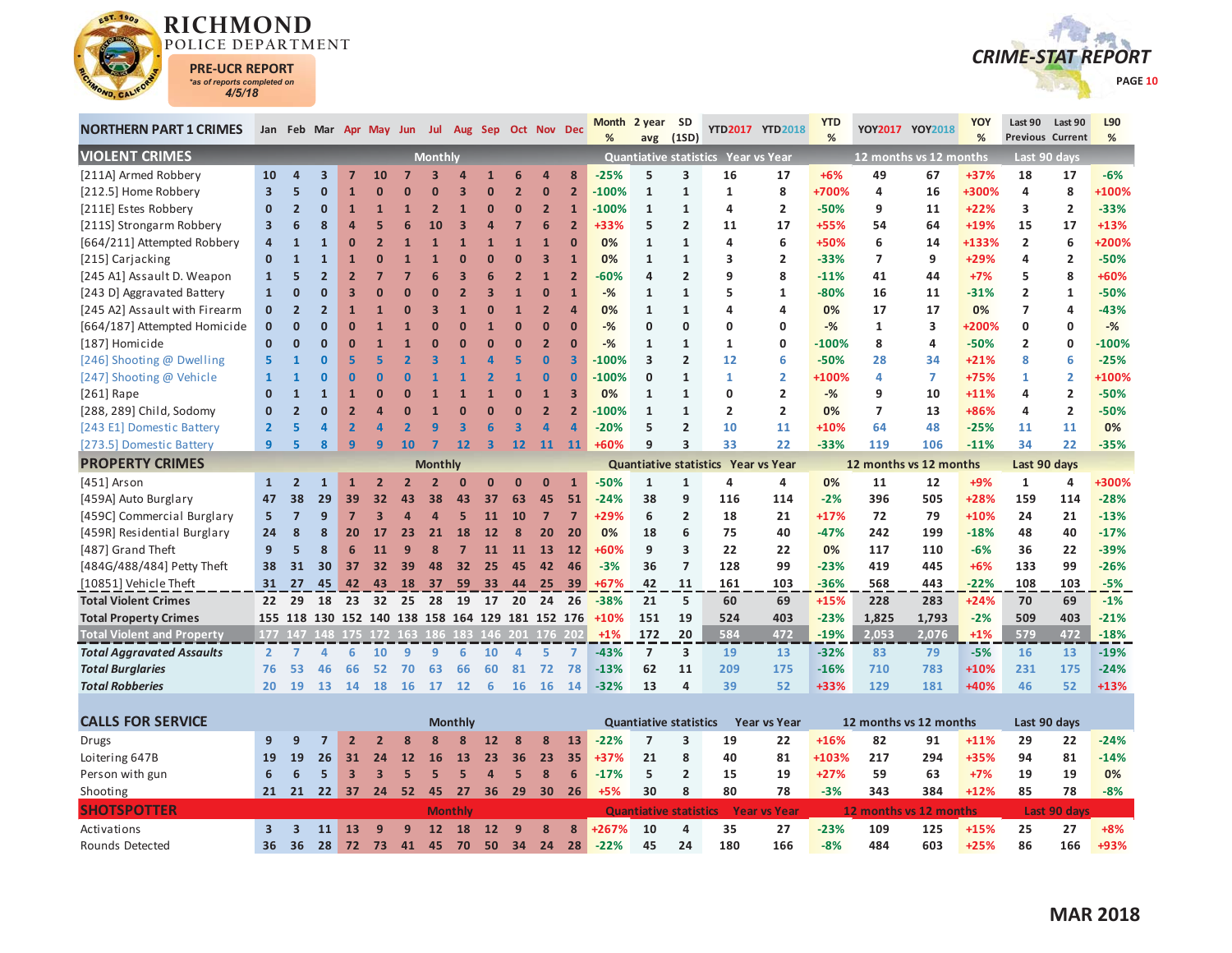



| <b>BEAT 7 NORTHERN</b>              |                         | Feb Mar                 | $+/-$                   | <b>MON % YoY17 YoY18</b> |                |                | $+/-$ % | <b>L90P</b>             | <b>L90N</b>       | $+/-$ % | <b>BEAT 8 NORTHERN</b>              |                         | Feb Mar                 | $+/-$                   | <b>MON % YoY17 YoY18</b> |                |                | $+/-$ % | L90P                    | <b>L90N</b>             | $+/-$ % |
|-------------------------------------|-------------------------|-------------------------|-------------------------|--------------------------|----------------|----------------|---------|-------------------------|-------------------|---------|-------------------------------------|-------------------------|-------------------------|-------------------------|--------------------------|----------------|----------------|---------|-------------------------|-------------------------|---------|
| <b>Violent Crimes</b>               |                         |                         |                         |                          |                | YOY 2017-2018  |         |                         | LAST90DAYS        |         | <b>Violent Crimes</b>               |                         |                         |                         |                          | YOY 2017-2018  |                |         | LAST90DAYS              |                         |         |
| Robbery 211A Armed                  | 3                       | $\overline{2}$          | $-1$                    | $-33%$                   | 35             | 44             | $+26%$  | 15                      | 9                 | -40%    | Robbery 211A Armed                  | 0                       | 1                       | $\mathbf{1}$            | $-$ %                    | 13             | 22             | +69%    | 3                       | $\overline{ }$          | +133%   |
| Robbery 212.5 Home                  | $\mathbf{1}$            | 0                       | $-1$                    | $-100%$                  | $\mathbf{0}$   | 6              | $-$ %   | $\overline{2}$          | $\overline{2}$    | 0%      | Robbery 212.5 Home                  | $\overline{2}$          | $\mathbf 0$             | $-2$                    | $-100%$                  | $\mathbf{1}$   | 5              | +400%   | $\mathbf{0}$            | $\overline{\mathbf{3}}$ | $-$ %   |
| Robbery 211 Estes                   | $\mathbf 0$             | 0                       | $\mathbf 0$             | $-$ %                    | 4              | $\overline{2}$ | $-$ %   | 0                       | 0                 | $-$ %   | Robbery 211 Estes                   | $\overline{2}$          | 0                       | $-2$                    | $-100%$                  | 5              | 9              | $-$ %   | 3                       | $\overline{2}$          | $-33%$  |
| Robbery 211S Strongarm              | 4                       | $\overline{7}$          | $\overline{\mathbf{3}}$ | +75%                     | 44             | 49             | $+11%$  | 12                      | 13                | $+8%$   | Robbery 211S Strongarm              | $\overline{\mathbf{c}}$ | $\mathbf{1}$            | $-1$                    | $-50%$                   | $\overline{7}$ | 14             | +1009   | $\overline{\mathbf{3}}$ | 4                       | +33%    |
| Robbery 664/211 Attempt             | 0                       | 1                       | $\mathbf{1}$            | $-$ %                    | $\overline{2}$ | 12             | +500%   | $\overline{2}$          | 4                 | +100%   | Robbery 664/211 Attempt             | 0                       | $\mathbf 0$             | $\mathbf{0}$            | $-$ %                    | 4              | 0              | $-100%$ | $\mathbf 0$             | $\mathbf 0$             | $-$ %   |
| Carjacking 215                      | $\mathbf 0$             | $\mathbf{1}$            | $\mathbf{1}$            | $-$ %                    | $\overline{7}$ | 8              | $+14%$  | 4                       | $\mathbf{1}$      | $-75%$  | Carjacking 215                      | 0                       | $\mathbf 0$             | $\mathbf{0}$            | $-$ %                    | 0              | 0              | $-$ %   | $\mathbf 0$             | $\mathbf 0$             | $-$ %   |
| Assault DW 245 A1                   | $\overline{2}$          | 8                       | 6                       | +300%                    | 31             | 44             | +42%    | 9                       | 12                | +33%    | Assault DW 245 A1                   | $\overline{2}$          | 1                       | $-1$                    | $-50%$                   | 9              | 12             | +33%    | $\overline{2}$          | 3                       | +50%    |
| Aggravated Battery 243 D            | $\mathbf 0$             | $\mathbf 0$             | $\mathbf{0}$            | $-$ %                    | 10             | 9              | $-10%$  | $\overline{\mathbf{2}}$ | $\mathbf{1}$      | $-50%$  | Aggravated Battery 243 D            | 0                       | $\mathbf 0$             | $\bf{0}$                | $-$ %                    | 6              | $\overline{2}$ | $-67%$  | $\mathbf 0$             | $\mathbf 0$             | $-$ %   |
| Assault Firearm 245 A2              | $\mathbf{1}$            | $\mathbf{1}$            | $\mathbf{0}$            | 0%                       | 11             | 6              | $-45%$  | $\mathbf{0}$            | $\overline{2}$    | $-$ %   | Assault Firearm 245 A2              | $\mathbf{1}$            | $\mathbf{1}$            | $\mathbf{0}$            | 0%                       | 6              | 10             | +67%    | $\overline{7}$          | $\overline{2}$          | $-71%$  |
| Attempt Homicide 664/187            | $\mathbf{1}$            | 0                       | $-1$                    | $-100%$                  | $\mathbf 0$    | $\overline{2}$ | $-$ %   | $\mathbf 0$             | $\mathbf{1}$      | $-%$    | Attempt Homicide 664/187            | 0                       | $\mathbf 0$             | $\mathbf 0$             | $-$ %                    | $\mathbf{1}$   | $\mathbf{1}$   | 0%      | $\mathbf 0$             | $\mathbf{0}$            | $-$ %   |
| Homicide 187                        | $\mathbf 0$             | $\pmb{0}$               | $\mathbf 0$             | $-$ %                    | $\mathbf 1$    | $\overline{2}$ | +100%   | $\mathbf 0$             | $\mathbf 0$       | $-$ %   | Homicide 187                        | 0                       | $\mathbf 0$             | $\mathbf{0}$            | $-$ %                    | $\mathbf{2}$   | $\mathbf{1}$   | $-50%$  | $\mathbf 0$             | $\mathbf 0$             | $-$ %   |
| Shooting @ Dwelling 246             | $\mathbf{1}$            | 0                       | $\mathbf{-1}$           | $-100%$                  | 15             | 18             | $+20%$  | 3                       | 4                 | +33%    | Shooting @ Dwelling 246             | 0                       | $\mathbf 0$             | $\mathbf{0}$            | $-$ %                    | 11             | 15             | +36%    | 5                       | $\mathbf{1}$            | $-80%$  |
| Shooting @ Vehicle 247              | $\mathbf{1}$            | 0                       | $-1$                    | $-100%$                  | 3              | 4              | +33%    | $\mathbf 0$             | $\mathbf{1}$      | $-$ %   | Shooting @ Vehicle 247              | 0                       | 0                       | $\mathbf{0}$            | $-$ %                    | $\mathbf{1}$   | 3              | +200%   | $\mathbf{1}$            | $\mathbf{1}$            | 0%      |
| Rape 261                            | $\mathbf{1}$            | $\mathbf{1}$            | $\mathbf{0}$            | 0%                       | 6              | 9              | +50%    | 4                       | $\overline{2}$    | $-50%$  | Rape 261                            | 0                       | $\mathbf 0$             | $\mathbf{0}$            | $-%$                     | $\mathbf{2}$   | $\overline{2}$ | 0%      | $\mathbf{1}$            | $\mathbf 0$             | $-100%$ |
| Child, Sodomy 288 289               | $\overline{2}$          | 0                       | $-2$                    | $-100%$                  | 4              | 9              | +125%   | 3                       | $\overline{2}$    | $-33%$  | Child, Sodomy 288 289               | 0                       | $\mathbf 0$             | $\mathbf{0}$            | $-$ %                    | $\overline{2}$ | 3              | +50%    | $\mathbf{1}$            | $\mathbf{0}$            | $-100%$ |
| Battery 243 E1                      | $\overline{\mathbf{3}}$ | $\overline{2}$          | $\mathbf{-1}$           | $-33%$                   | 30             | 29             | $-3%$   | $\overline{7}$          | 6                 | $-14%$  | Battery 243 E1                      | 0                       | $\mathbf{1}$            | $\mathbf 1$             | $-$ %                    | 24             | 14             | $-42%$  | 3                       | $\overline{2}$          | $-33%$  |
| Battery 273.5                       | $\overline{2}$          | $\overline{2}$          | $\mathbf{0}$            | 0%                       | 54             | 39             | $-28%$  | 15                      | 5                 | $-67%$  | Battery 273.5                       | $\overline{2}$          | 5                       | 3                       | +150%                    | 56             | 57             | $+2%$   | 17                      | 14                      | $-18%$  |
| <b>Property Crimes</b>              |                         |                         |                         |                          |                | YOY 2017-2018  |         |                         | LAST90DAYS        |         | <b>Property Crimes</b>              |                         |                         |                         |                          |                | YOY 2017-2018  |         | LAST90DAYS              |                         |         |
| Arson 451                           | $\mathbf 0$             | 1                       | $\mathbf{1}$            | $-$ %                    | $\overline{7}$ | 8              | $+14%$  | 0                       | $\mathbf{1}$      | $-$ %   | Arson 451                           | $\overline{2}$          | $\mathbf 0$             | $-2$                    | $-100%$                  | 4              | 4              | 0%      | 1                       | 3                       | +200%   |
| Auto Burglary 459 A                 | 16                      | 6                       | $-10$                   | $-63%$                   | 183            | 197            | $+8%$   | 52                      | 50                | $-4%$   | Auto Burglary 459 A                 | 21                      | 22                      | $\mathbf{1}$            | $+5%$                    | 178            | 280            | +57%    | 101                     | 60                      | $-41%$  |
| Commercial Burglary 459 C           | 6                       | 5                       | $\mathbf{-1}$           | $-17%$                   | 32             | 50             | +56%    | 15                      | 15                | 0%      | Commercial Burglary 459 C           | 1                       | 4                       | $\overline{\mathbf{3}}$ | +300%                    | 33             | 26             | $-21%$  | $\overline{7}$          | 6                       | $-14%$  |
| Residential Burglary 459 R          | $\overline{7}$          | 4                       | $-3$                    | $-43%$                   | 121            | 102            | $-16%$  | 18                      | 22                | $+22%$  | Residential Burglary 459 R          | $\mathbf{1}$            | $\overline{\mathbf{2}}$ | $\mathbf{1}$            | +100%                    | 66             | 56             | $-15%$  | 18                      | 11                      | $-39%$  |
| Grand Theft 487                     | $\overline{2}$          | $\overline{\mathbf{3}}$ | $\mathbf{1}$            | +50%                     | 48             | 50             | $+4%$   | 15                      | 9                 | $-40%$  | Grand Theft 487                     | $\overline{\mathbf{3}}$ | $\overline{a}$          | $\mathbf{1}$            | +33%                     | 59             | 58             | $-2%$   | 21                      | 11                      | $-48%$  |
| Petty Theft 484 488                 | 16                      | 10                      | $-6$                    | $-38%$                   | 203            | 228            | $+12%$  | 80                      | 47                | $-41%$  | Petty Theft 484 488                 | 12                      | 16                      | $\overline{4}$          | +33%                     | 177            | 169            | $-5%$   | 37                      | 41                      | $+11%$  |
| Vehicle Theft 10851                 | 20                      | 33                      | 13                      | +65%                     | 332            | 293            | $-12%$  | 65                      | 71                | +9%     | Vehicle Theft 10851                 | 5                       | 10                      | 5                       | +100%                    | 185            | 127            | $-31%$  | 38                      | 25                      | $-34%$  |
| <b>Total Violent Crimes</b>         | 15                      | 21                      | 6                       | +40%                     | 155            | 202            | +30%    | 53                      | 49                | $-8%$   | <b>Total Violent Crimes</b>         | 9                       | $\overline{4}$          | $-5$                    | $-56%$                   | 58             | 81             | +40%    | 20                      | 21                      | $+5%$   |
| <b>Total Property Crimes</b>        | 67                      | 62                      | $-5$                    | $-7%$                    | 926            | 928            | $+0%$   | 245                     | 215               | $-12%$  | <b>Total Property Crimes</b>        | 45                      | 58                      | 13                      | +29%                     | 702            | 720            | $+3%$   | 223                     | 157                     | $-30%$  |
| <b>Total Violent and Property</b>   | 82                      | 83                      | $\mathbf{1}$            | $+1%$                    | 1.081          | 1.130          | $+5%$   | 298                     | 264               | $-11%$  | <b>Total Violent and Property</b>   | 54                      | 62                      | 8                       | $+15%$                   | 760            | 801            | $+5%$   | 243                     | 178                     | $-27%$  |
| <b>Total Burglaries</b>             | 29                      | 15                      | $-14$                   | $-48%$                   | 336            | 349            | $+4%$   | 85                      | 87                | $+2%$   | <b>Total Burglaries</b>             | 23                      | 28                      | 5                       | $+22%$                   | 277            | 362            | $+31%$  | 126                     | 77                      | $-39%$  |
| <b>Percentage of Citywide</b>       | 249                     | 139                     | $-10%$                  |                          | 20%            | 21%            |         | 20%                     | 23%               |         | <b>Percentage of Citywide</b>       | 199                     |                         | $+6%$                   |                          | 17%            | 22%            |         | 30%                     | 20%                     |         |
| <b>Total Robberies</b>              | $\boldsymbol{8}$        | 11                      | $\overline{\mathbf{3}}$ | +38%                     | 92             | 121            | +32%    | 35                      | 29                | $-17%$  | <b>Total Robberies</b>              | 6                       | $\overline{2}$          | $-4$                    | $-67%$                   | 30             | 50             | $+67%$  | 9                       | 16                      | +78%    |
| <b>Percentage of Citywide</b>       | 21%                     | 42%                     | $-22%$                  |                          | 23%            | 27%            |         | 32%                     | 26%               |         | <b>Percentage of Citywide</b>       | 15%                     | 8%                      | $-8%$                   |                          | 7%             | 11%            |         | 8%                      | 15%                     |         |
| <b>Vehicle Theft % Citywide</b>     |                         | 21% 26%                 | $+4%$                   |                          | 28%            | 25%            |         | 22%                     | 21%               |         | Vehicle Theft % Citywide            | 5%                      | 8%                      | $+2%$                   |                          | 16%            | 11%            |         | 13%                     | 7%                      |         |
| <b>Calls for Service</b>            |                         |                         |                         |                          |                | YOY 2017-2018  |         |                         | <b>LAST90DAYS</b> |         | <b>Calls for Service</b>            |                         |                         |                         |                          |                | YOY 2017-2018  |         | LAST90DAYS              |                         |         |
| Drugs                               | $\overline{7}$          | 6                       | $-1$                    | $-14%$                   | 45             | 83             | +84%    | 22                      | 37                | +68%    | Drugs                               | $\mathbf{1}$            | $\mathbf{1}$            | $\mathbf{0}$            | 0%                       | 27             | 21             | $-22%$  | 4                       | 4                       | 0%      |
| Loitering 647B                      | 19                      | 25                      | 6                       | +32%                     | 236            | 281            | +19%    | 88                      | 80                | $-9%$   | Loitering 647B                      | 0                       | $\mathbf{1}$            | $\mathbf{1}$            | $-$ %                    | 15             | 13             | $-13%$  | 4                       | 4                       | 0%      |
| Person with gun                     | 4                       | 4                       | $\mathbf 0$             | 0%                       | 38             | 34             | $-11%$  | 11                      | 11                | 0%      | Person with gun                     | $\overline{\mathbf{2}}$ | $\mathbf{1}$            | $\textbf{-1}$           | $-50%$                   | 21             | 23             | +10%    | $\overline{7}$          | 8                       | $+14%$  |
| Shooting                            | 13                      | 10                      | $-3$                    | $-23%$                   | 187            | 210            | $+12%$  | 49                      | 27                | $-45%$  | Shooting                            | 5                       | 8                       | 3                       | +60%                     | 136            | 105            | $-23%$  | 27                      | 20                      | $-26%$  |
| Shotspotter                         |                         |                         |                         |                          |                | YOY 2017-2018  |         |                         | <b>LAST90DAYS</b> |         | Shotspotter                         |                         |                         |                         |                          | YOY 2017-2018  |                |         | LAST90DAYS              |                         |         |
| <b>Activations (SSA)</b>            | $\overline{\mathbf{3}}$ | 8                       | 5                       | +167%                    | 70             | 86             | $+23%$  | 14                      | 22                | +57%    | Activations (SSA)                   | $\mathbf{0}$            | 3                       | $\overline{\mathbf{3}}$ | $-$ %                    | 39             | 38             | $-3%$   | 11                      | 5                       | $-55%$  |
| Rounds Detected (SSR)               | 36                      | 20                      | $-16$                   | $-44%$                   | 298            | 418            | +40%    | 55                      | 142               | +158%   | Rounds Detected (SSR)               | $\mathbf{0}$            | 8                       | 8                       | $-$ %                    | 186            | 189            | $+2%$   | 35                      | 24                      | $-31%$  |
| <b>Percentage of Citywide (SSA)</b> | 9%                      | 17%                     | 8%                      |                          | 10%            | 13%            |         | 9%                      | 14%               |         | <b>Percentage of Citywide (SSA)</b> | 0%                      | 6%                      | 6%                      |                          | 6%             | 6%             |         | 7%                      | 3%                      |         |
| <b>Percentage of Citywide (SSR)</b> | 15% 8%                  |                         | $-8%$                   |                          | 8%             | 11%            |         | 5%                      | 14%               |         | <b>Percentage of Citywide (SSR)</b> | 0%                      | 3%                      | 3%                      |                          | 5%             | 5%             |         | 3%                      | 2%                      |         |